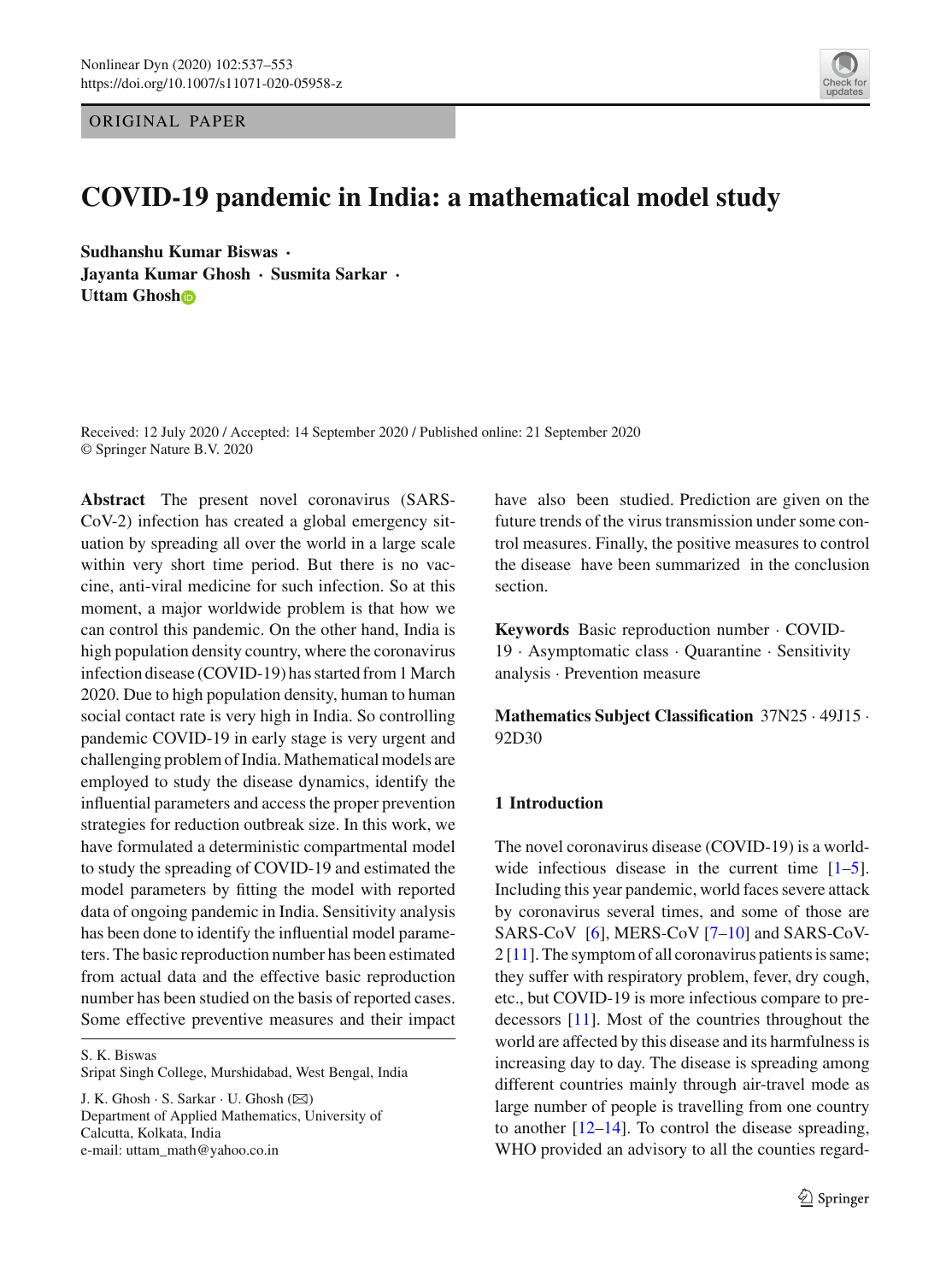ing screening of people at both ends: exit and the entry of country  $[2,15]$  $[2,15]$ .

After 5 April 2020, every countries have been suffering seriously due to the corona infection. A large number of people is confirmed as COVID-19 positive as well as a large number of people is in quarantine and also in asymptomatic stage. The exposed and the asymptomatic persons are more harmful as a result a large number of people is being infected every day. The exposed class are being infectious at any time as its incubation period is 2–14 days [\[16\]](#page-16-3). On the other hand, the asymptomatic class is most dangerous compared to any other class because the asymptomatic period is on an average three days [\[13\]](#page-16-4), because the asymptomatic persons are not showing the symptoms of the disease as a result the people interacting with them are not taking any care about the disease so COVID-19 is spreading rapidly among the people.

On the other hand due to large number of infected cases and limited medical capacity in maximum countries, the diagnosis test of the exposed, asymptomatic and quarantined classes for confirmation of COVID-19 infection is low. This fact also promotes the number of the infected population [\[17\]](#page-16-5). The harmfulness of COVID-19 is so high that upto 11 May 2020, nearly forty two lakh people have been infected; among them, 2,87,131 are dead  $[16]$ . As the disease is spreading through interaction and no proper medicine is available till now, so minimizing the social distance and interaction among the people is only way to minimize the spreading of disease. To maintain social distancing, the China Government adopted the lockdown policy and is able to control the spreading of the disease [\[17](#page-16-5)[,18](#page-16-6)]. Following this policy, every country is adopting this policy except some countries.

In highly populated countries like India, Bangladesh, etc., a large number of people move from one place to another place due to job, also a large number of population came in these countries from the highly infected countries. So these countries have high chance of spreading this disease. To control and stop the movement of the population, the Government of India adopted lockdown policy for twenty one days in the first phase, which starts from 25 March 2020, and it also extended upto 17 May 2020.

The COVID-19 is highly infectious worldwide spreading life-threatening disease. But there is no particular vaccine, medicine or anti-viral therapy to protect or recover from this infection. So the present important issue throughout the World is protecting the human society from this infection. In this context, some preventive measures such as maintaining social distance, wearing masks, frequently washing the hands with soap and water, etc., can be employed to protect human from this infection. Among the COVID-19 preventives, maintaining social distance plays an crucial role to protect from the infection. Social distancing means keeping a safe space among the peoples who are not their house hold [\[19](#page-16-7)]. The measurement of this social distance should be at least six feet [\[19](#page-16-7)]. In real field, a portion of the population always maintain social distance to avoid infection in the endemic period due to their awareness. In order to study the impact of this important factor (social distance) on the disease dynamics, we have incorporated it in our model.

Our main goal of this work is to study the disease dynamics of COVID-2019 by studying a deterministic compartmental model for Indian scenario and access the preventive measures to control COVID-19 outbreak in India. Using the daily reported cases of India, we have estimated the model parameters, estimated the effective reproduction number and make some prediction about the prevalence of the disease.

Organization of the paper is as follows: In Sect. [2,](#page-1-0) we have formulated the model. Basic properties and the basic reproduction number are given in Sects. [3](#page-2-0) and [4,](#page-3-0) respectively. In Sect. [5,](#page-5-0) we study the steady state analysis of the disease-free equilibrium point. Model fitting, parameter estimation, model validation and prediction are done in Sect. [6.](#page-5-1) Study of sensitivity analysis is done in Sect. [7.](#page-9-0) Computation of basic reproduction number from initial growth rate and effective reproduction number are described in Sect. [8.](#page-10-0) Some preventive measures are presented in Sect. [9.](#page-11-0) Finally, the concluding remarks are given in Sect. [10.](#page-14-0)

## <span id="page-1-0"></span>**2 Model formulation**

In this work, we shall study the transmission mechanism of COVID-19 using a deterministic compartmental model. In order to formulate the model mathematically, we have divided total population  $N(t)$ into seven mutually exclusive compartments on the basis of their disease status namely: susceptible (*S* (*t*)), exposed (*E* (*t*)), asymptomatic infected (*A* (*t*)), symptomatic infected but not quarantined  $(I(t))$ , symptomatic and quarantined infected (*Q* (*t*)), hospitalised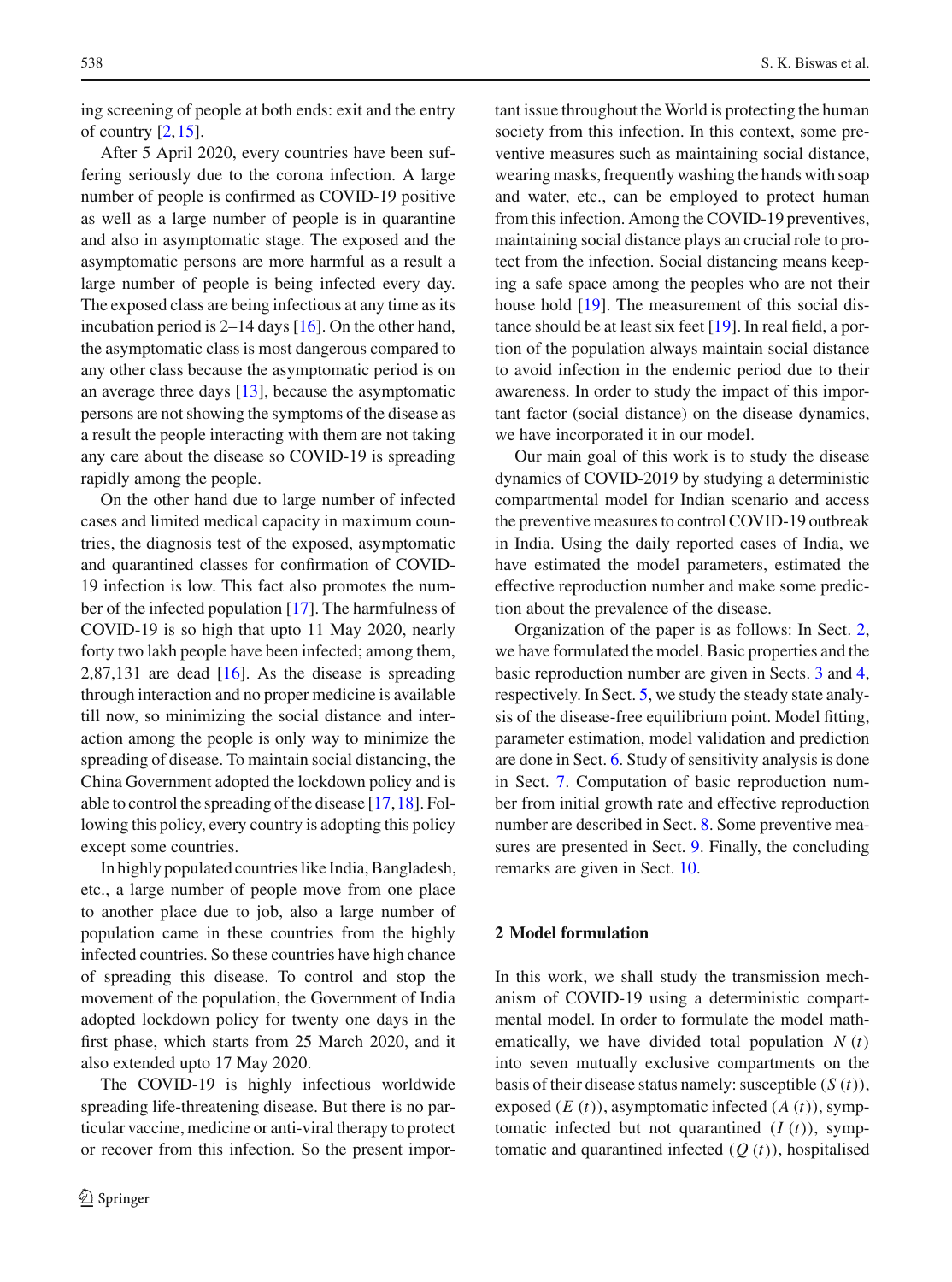and isolated infected  $(H(t))$  and recovered  $(R(t))$ population, so at any time *t* total population  $N(t)$  =  $S(t) + E(t) + A(t) + I(t) + Q(t) + H(t) + R(t).$ A susceptible person may be infected by the close contact with a infected person. In general, the quarantined and isolated persons are unable to transmit the virus to other susceptible person, but practically we observe that many staffs of quarantine and isolation centres such as doctor, nurse and health staff have been infected by such persons. Let proportions *q*<sup>1</sup> and *q*<sup>2</sup> of quarantine and isolation individuals, respectively, obey the rules of quarantine and isolation centre properly. So that a proportions  $(1 - q_1)$  and  $(1 - q_2)$  of quarantine and isolation individuals, respectively, does not obey the rules of such centre properly and they are responsible to transmit the virus among the staff of such centre. So, after getting infection due to a individual from *S*-class with interaction of any individuals of classes *A*, *I*, *Q*, *H* move to the exposed class. Here, we consider the force of infection in the form  $\lambda$  (*S*, *E*, *A*, *I*, *Q*, *H*, *R*) =  $\frac{\beta (I + \rho A + (1 - q_1) Q + (1 - q_2) H)}{\gamma}$ , β is the transmission rate of COVID-19 from symptomatic people and  $\rho$  is the ratio of the transmission rate of asymptomatic and symptomatic infected individuals. A proportion *d* of susceptible population maintains a safe distance from one another due to lockdown, personal awareness and different awareness programmes. We have considered the constant recruitment rate  $\pi$ in susceptible class and the natural death rate  $\mu$ . Exposed individuals move to three different compartments: asymptomatic, symptomatic and quarantined symptomatic class separately at the rate  $\sigma_a$ ,  $\sigma_i$ ,  $\sigma_a$ , respectively. Infected and quarantined infected individuals have been detected and hospitalised at the rate  $\eta_i$ ,  $\eta_q$ , respectively. Asymptomatic, symptomatic, quarantined, hospitalised individuals recover from the infection at a rate  $\gamma_a$ ,  $\gamma_i$ ,  $\gamma_q$  and  $\gamma_h$ , respectively, and COVID-19-induced mortality rate is  $\delta$ . Under the above conditions, the flow diagram of the COVID-19 transmission is given in Fig. [1.](#page-3-1)

Under the above conditions and flow diagram (Fig. [1\)](#page-3-1), the transmission of the virus is governed by the following system of nonlinear ODE:

$$
\begin{cases}\n\frac{dS}{dt} = \pi - (\lambda (S, E, A, I, Q, H, R) (1 - d) + \mu) S \\
\frac{dE}{dt} = \lambda (S, E, A, I, Q, H, R) (1 - d) S \\
-(\sigma_a + \sigma_i + \sigma_q + \mu) E \\
\frac{dA}{dt} = \sigma_a E - (\gamma_a + \mu) A \\
\frac{dI}{dt} = \sigma_i E - (\eta_i + \gamma_i + \mu + \delta) I \\
\frac{dQ}{dt} = \sigma_q E - (\eta_q + \gamma_q + \mu + \delta) Q \\
\frac{dH}{dt} = \eta_i I + \eta_q Q - (\gamma_h + \mu + \delta) H \\
\frac{dR}{dt} = \gamma_a A + \gamma_i I + \gamma_q Q + \gamma_h H - \mu R\n\end{cases}
$$
\n(1)

with the initial conditions  $S(0) > 0$ ,  $E(0) \ge 0$ ,  $A(0) \ge$ 0,  $I(0) > 0$ ,  $Q(0) > 0$ ,  $H(0) > 0$ ,  $R(0) > 0$  and description of the state variables and the parameters used in the model are presented in Table [1.](#page-4-0)

## <span id="page-2-0"></span>**3 Positivity and boundedness of solutions**

In this section, we shall study the basic properties of the COVID-19 model [\(1\)](#page-2-1). The model will be biologically meaningful if all the variables are non-negative for  $t \geq 0$  in other words solution with non-negative initial conditions will remain non-negative for all time, which we shall study in the next lemma.

**Lemma 1** *Let us suppose*  $F(t) = (S, E, A, I, Q, H, R)$ *along with the initial conditions*  $F(0) > 0$  *then the solution F*(*t*) *of the COVID-19 model* [\(1\)](#page-2-1) *are nonnegative for all t*  $\geq$  0*.* 

*Proof* Suppose  $t_1 = \sup\{t > 0, F(t) > 0\}$ , which is a positive quantity. Now, multiplying the first equation of [\(1\)](#page-2-1) by its integrating factor  $\exp\left\{\mu t + \int_0^t \lambda(\tau) d\tau\right\}$ and arranging the equation, we get

<span id="page-2-1"></span>
$$
\frac{d}{dt} \left[ S(t) \exp \left\{ \mu t + \int_0^t \lambda(\tau) d\tau \right\} \right]
$$

$$
= \pi \exp \left\{ \mu t + \int_0^t \lambda(\tau) d\tau \right\}
$$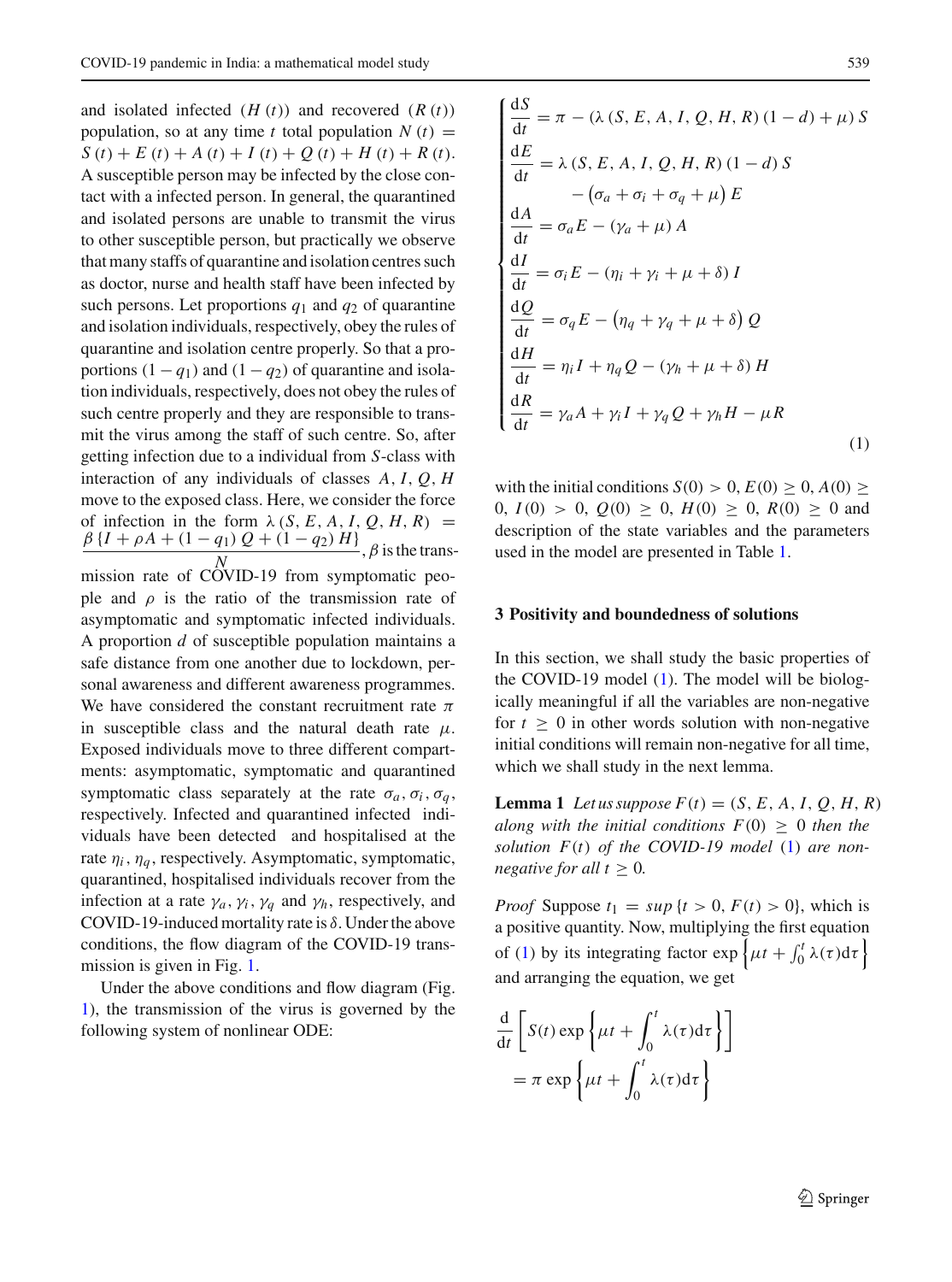<span id="page-3-1"></span>**Fig. 1** Flow diagram of disease transmission of COVID-19



or 
$$
S(t_1) \exp \left\{ \mu t_1 + \int_0^{t_1} \lambda(\tau) d\tau \right\}
$$
  
=  $S(0) + \pi \int_0^{t_1} \exp \left\{ \mu y + \int_0^y \lambda(\tau) d\tau \right\} dy$ 

or,  $S(t_1)$ 

$$
= \left\{ S(0) + \pi \int_0^{t_1} \exp \left\{ \mu y + \int_0^y \lambda(\tau) d\tau \right\} dy
$$

$$
\left\{ \exp \left\{ -\mu t_1 - \int_0^{t_1} \lambda(\tau) d\tau \right\} \right\} > 0
$$

or,  $S(t_1)$ 

$$
= \left\{ S(0) + \pi \int_0^{t_1} \exp \left\{ \mu y + \int_0^y \lambda(\tau) d\tau \right\} dy \right\}
$$

$$
\left\{ \exp \left\{ -\mu t_1 - \int_0^{t_1} \lambda(\tau) d\tau \right\} \right\} > 0
$$

Similarly, it can be established that  $E(t_1) > 0$ ,  $A(t_1) >$ 0, *I*(*t*1) > 0, *Q*(*t*1) > 0, *H*(*t*1) > 0, *R*(*t*1) > 0. Thus,  $F > 0$  for all  $t > 0$ . □

The dynamical nature of the COVID-19 model [\(1\)](#page-2-1) shall be studied in the feasible closed region:

$$
\Omega = \left\{ (S, E, A, I, Q, H, R) \in \mathcal{R}_+^7 : S + E
$$

$$
+A + I + Q + H + R \leq \frac{\pi}{\mu} \right\}.
$$

It will be established that the closed region  $\Omega$  is a positively invariant and an attractor of all positive solutions of the COVID-19 model [\(1\)](#page-2-1).

**Lemma 2** *The closed region*  $\Omega$  *is a positively invariant set for the COVID-19 model* [\(1\)](#page-2-1) *with non-negative initial conditions in*  $\mathcal{R}_+$ <sup>7</sup>.

*Proof* Adding all the seven component equations of the model [\(1\)](#page-2-1) and using the relation  $N = S + E + A +$  $I + O + H + R$ , we have

$$
\frac{dN}{dt} = \pi - \delta(I + Q + H) - \mu N \tag{2}
$$

Using standard comparison theorem from [\[20](#page-16-8)], the following inequality can be solved as,

$$
\frac{dN}{dt} \le \pi - \mu N
$$
  
or,  

$$
\frac{dN}{dt} + \mu N \le \pi
$$
  
or,

 $\mathbf{I}$ 

<span id="page-3-2"></span>
$$
N(t) \le N(0)e^{-\mu t} + \frac{\pi}{\mu}(1 - e^{-\mu t}).
$$
\n(3)

It is clear from [\(3\)](#page-3-2) that  $N(t) \leq \frac{\pi}{t}$  $\frac{\pi}{\mu}$  if  $N(0) \leq \frac{\pi}{\mu}$  $\frac{1}{\mu}$ . That is  $\Omega$  is a positively invariant set under the flow pre-sented in the COVID-19 model [\(1\)](#page-2-1). Further, if  $N(0) \ge$ π  $\frac{\pi}{\mu}$ , then *N*(*t*) again approaches to  $\frac{\pi}{\mu}$  $\frac{1}{\mu}$  and the number of infected population  $E$ ,  $A$ ,  $I$ ,  $Q$  and  $H$  approach to zero for larger *t*. So all solutions in  $\mathcal{R}_+^7$  of the model [\(1\)](#page-2-1) eventually enters in  $\Omega$  that is it is an attracting set. ⊓⊔

Thus, the COVID-19 model [\(1\)](#page-2-1) is well-posed biologically and mathematically in the invariant set  $\Omega$  [\[21](#page-16-9)].

## <span id="page-3-0"></span>**4 Basic reproduction number**

The basic reproduction number plays important role in controlling and spreading the disease. It is defined as the number of secondary infection, i.e. the number of new infection spread by a single infected person. Analytically, it can be found easily only when the disease-free equilibrium of the system exists. Hetchote [\[21](#page-16-9)], Diekmann et al. [\[22\]](#page-16-10) and van den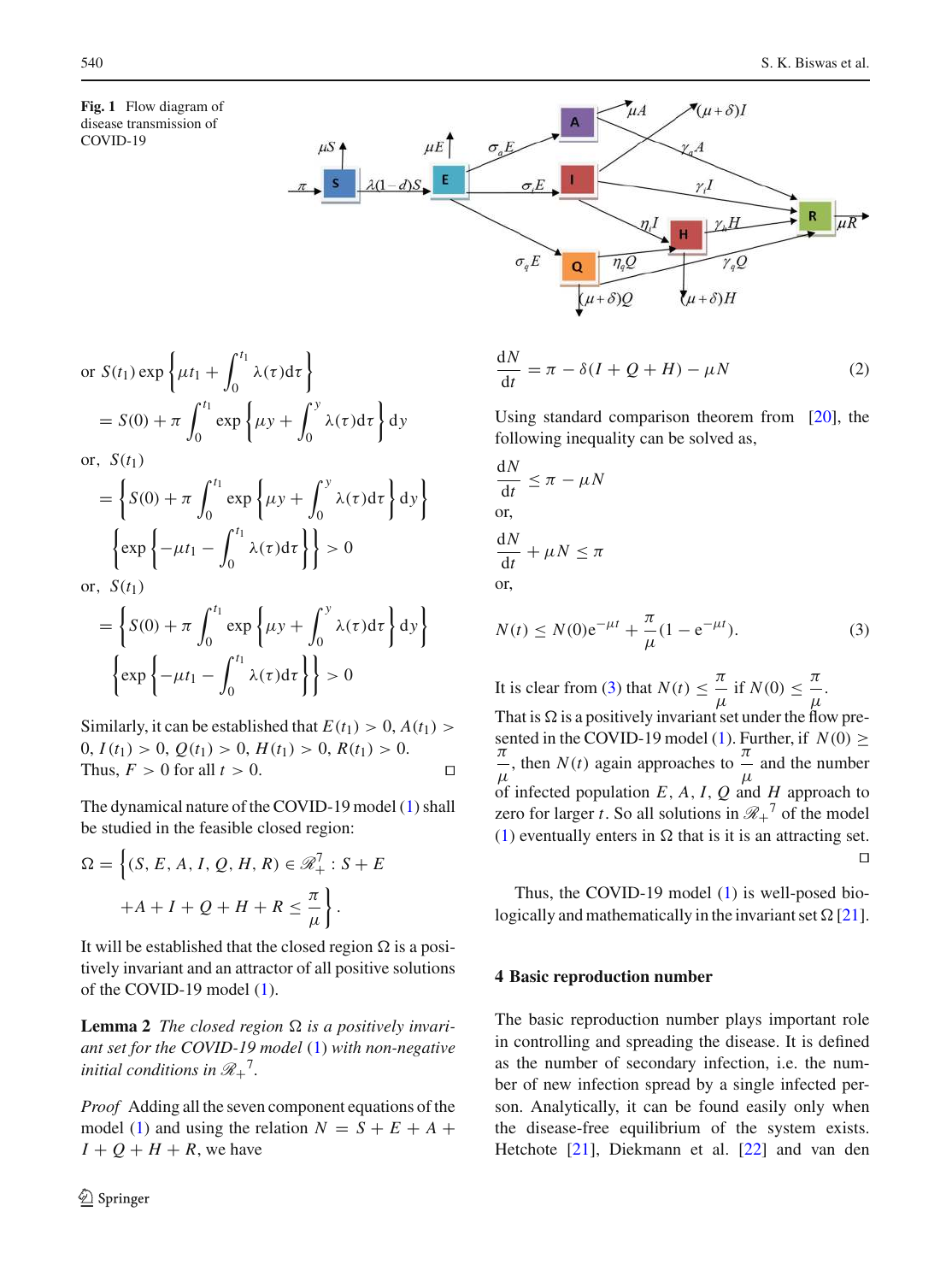<span id="page-4-0"></span>**Table 1** Interpretations of the model parameters

| S(t)                                     | Abundance of susceptible population<br>at time t                                                                        |  |  |
|------------------------------------------|-------------------------------------------------------------------------------------------------------------------------|--|--|
| E(t)                                     | Abundance of exposed population at<br>time t                                                                            |  |  |
| A(t)                                     | Abundance of asymptomatic infected<br>population at time t                                                              |  |  |
| I(t)                                     | Abundance of symptomatic infected<br>population but not quarantined at<br>time $t$                                      |  |  |
| Q(t)                                     | Abundance of symptomatic infected<br>population and quarantined at time t                                               |  |  |
| H(t)                                     | Abundance of hospitalised and<br>isolated infected population at time $t$                                               |  |  |
| R(t)                                     | Abundance of recovered population at<br>time $t$                                                                        |  |  |
| $d (0 \leq d \leq 1)$                    | Proportion of susceptible population<br>who obey lockdown strictly                                                      |  |  |
| $q_1, q_2$ $(0 \leq q_1, q_2 \leq 1)$    | Proportion of quarantine and isolation<br>effect on effective contact rate,<br>respectively                             |  |  |
| $\rho$                                   | Ratio of the virus transmission rate to<br>infected population                                                          |  |  |
| $\beta$                                  | Virus transmission rate from<br>symptomatic infected to susceptible<br>population                                       |  |  |
| $\sigma_a$ , $\sigma_i$ , $\sigma_q$     | Rate of conversion from exposed to<br>$A, I$ and $Q$ , respectively                                                     |  |  |
| $\eta_i$ , $\eta_q$                      | Rates of hospitalisation from<br>symptomatic and quarantined<br>infected populations, respectively                      |  |  |
| $\gamma_a, \gamma_i, \gamma_q, \gamma_h$ | Recovery rates from asymptomatic,<br>symptomatic, quarantined and<br>hospitalised infected populations,<br>respectively |  |  |
| π                                        | Recruitment rate of human                                                                                               |  |  |
| $\mu, \delta$                            | Normal and disease-induced death rate<br>of human, respectively                                                         |  |  |

Driessehe and Watmough [\[23\]](#page-16-11) proposed a generalized approach to determine the basic reproduction number which is known as the next generation matrix approach. For the system  $(1)$ , the disease-free equilibrium point is  $E_0(\frac{\pi}{\mu}, 0, 0, 0, 0, 0, 0)$  and hence basic reproduction number of the proposed problem exists.

Here, we decompose the right hand side of the system [\(1\)](#page-2-1) corresponding to the infected compartments  $E, A, I, Q, H$  as  $\mathscr{F} - \mathscr{V}$ , where

$$
\mathcal{F} = \begin{pmatrix} \frac{\beta(\rho A + I + q_1 Q + q_2 H)(1 - d)S}{N} \\ 0 \\ 0 \\ 0 \\ 0 \end{pmatrix} \text{ and }
$$

$$
\mathcal{V} = \begin{pmatrix} k_1 E \\ -(\sigma_a E - k_2 A) \\ -(-k_3 I + \sigma_i E) \\ -(-k_4 Q + \sigma_q E) \\ -(-k_5 H + \eta_i I + \eta_q Q) \end{pmatrix} \text{ where } k_1 = \sigma_a +
$$

 $\sigma_i + \sigma_q + \mu, k_2 = \gamma_a + \mu, k_3 = \eta_i + \gamma_i +$  $\mu + \delta, k_4 = \eta_q + \gamma_q + \delta + \mu, k_5 = \gamma_h + \delta +$ μ.

Let us define

$$
F = \frac{\partial \mathcal{F}}{\partial x_j}(E_0)
$$
  
= 
$$
\begin{pmatrix} 0 & \beta \rho (1-d) & \beta (1-d) & \beta (1-q_1)(1-d) & \beta (1-q_2)(1-d) \\ 0 & 0 & 0 & 0 & 0 \\ 0 & 0 & 0 & 0 & 0 \\ 0 & 0 & 0 & 0 & 0 \\ 0 & 0 & 0 & 0 & 0 \end{pmatrix}
$$

and

$$
V = \frac{\partial \mathcal{V}}{\partial x_j}(E_0)
$$
  
= 
$$
\begin{pmatrix} -k_1 & \beta q_1(1-d) & \beta(1-d) & \beta \rho(1-d) & \beta_2(1-d) \\ \sigma_a & 0 & 0 & -a & 0 \\ \sigma_i & 0 & -k_3 & 0 & 0 \\ \sigma_q & -k_4 & 0 & 0 & 0 \\ 0 & \eta_q & \eta_i & 0 & -k_5 \end{pmatrix}.
$$

for  $x_i = E$ , A, I, Q, H. Since the basic reproduction number is the spectral radius of the next generation matrix  $FV^{-1}$ . Hence, we have the basic reproduction number for the considered model is

<span id="page-4-1"></span>
$$
R_0 = \frac{\beta \rho (1 - d)\sigma_a}{k_1 k_2} + \frac{\beta (1 - d)\sigma_i}{k_1 k_3} + \frac{\beta (1 - q_1)\sigma_q (1 - d)}{k_1 k_4} + \frac{\beta (1 - q_2)(\eta_i k_4 \sigma_i + \eta_q k_3 \sigma_q)(1 - d)}{k_1 k_3 k_4 k_5}
$$
  
=  $R_{0A} + R_{0I} + R_{0Q} + R_{0H}$  (4)

where  $R_{0A}$ ,  $R_{0I}$ ,  $R_{0Q}$  and  $R_{0H}$  are the parts of basic reproduction number contributed by asymptomatic infected class, symptomatic but non-quarantined infected class, symptomatic and quarantined infected class and hospitalised infected class, respectively.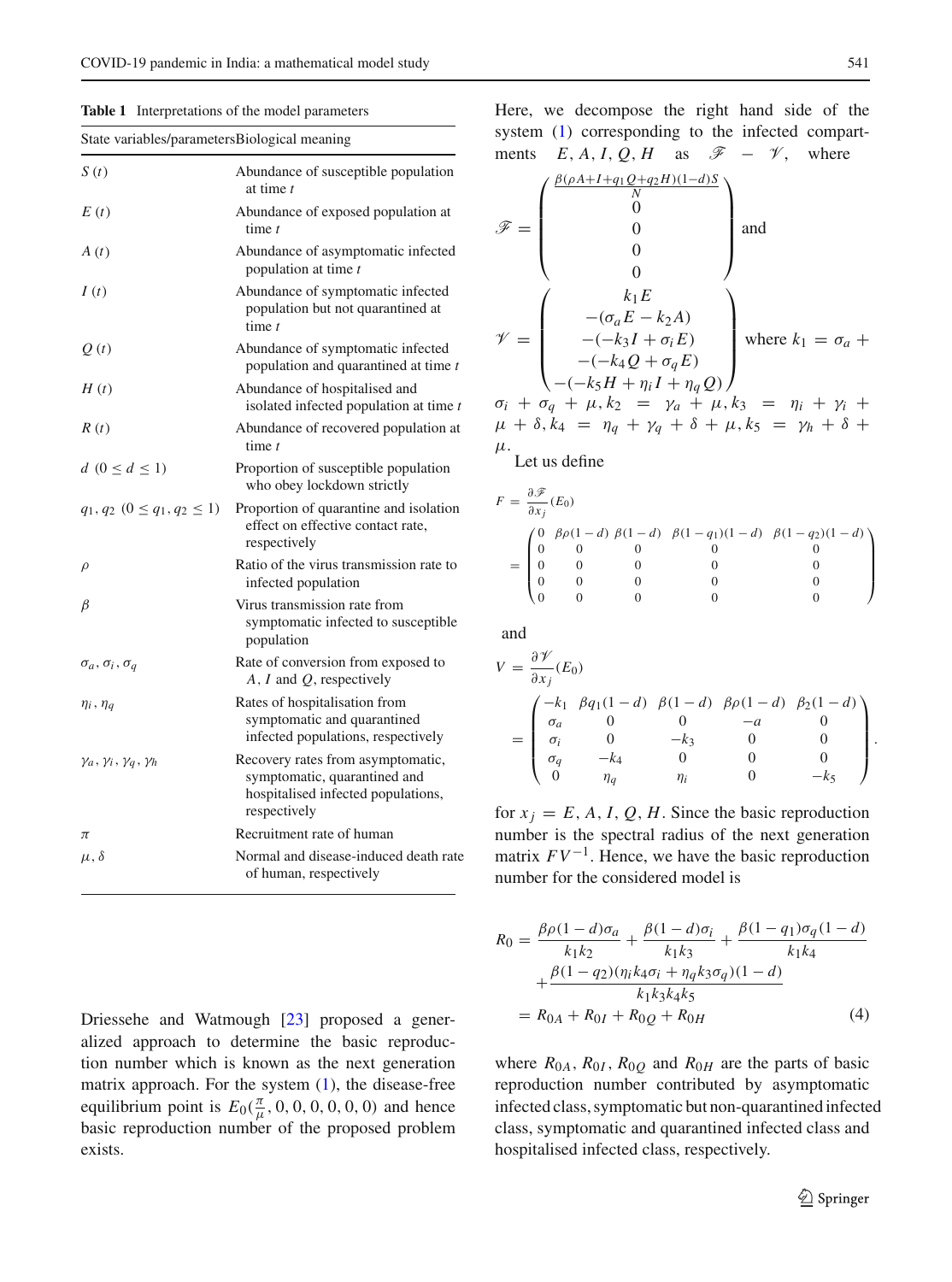#### <span id="page-5-0"></span>**5 Steady state analysis**

In this section, we shall study the stability analysis of the disease-free equilibrium point  $E_0(\frac{\pi}{\mu}, 0, 0, 0, 0, 0, 0)$ whose stability has been investigated in the next theorem.

**Theorem 1** *If*  $R_0 > 1$ *, then the DFE*  $E_0$  *is unstable and it is stable if*  $R_0 < 1$ *.* 

*Proof* : The variational matrix corresponding to the system [\(1\)](#page-2-1) at DFE  $E_0(\pi/\mu, 0, 0, 0, 0, 0, 0)$  is

η*q*σ*q*β(1−*d*)(1−*q*2)  $\frac{h_1a_2b_1b_1a_2b_2}{(k_1+x)(k_4+x)(k_5+x)} + \frac{h_1b_1b_1b_1a_2b_2}{(k_1+x)(k_3+x)(k_5+x)} \le$  $\eta_i \sigma_i \beta(1-d)(1-q_2)$  $\frac{\sigma_a \beta \rho (1-d)}{k_1 k_2} +$  $k_1k_2$  $\frac{\sigma_i \beta (1-d)}{k_1 k_3}$  +  $\frac{b_i p(1-a)}{k_1 k_3}$  +  $\frac{d_i p(1-a)(1-q_1)}{k_1 k_4}$  +  $\frac{n_i \sigma_i \beta(1-d)(1-q_2)}{k_1 k_4 k_5}$  $\frac{\sigma_q \beta (1-d)(1-q_1)}{k_1 k_4}$  $\frac{\eta_q \sigma_q \beta (1-d)(1-q_2)}{k_1 k_4 k_5}$ +  $\frac{(1-a)(1-q_2)}{k_1k_3k_5} = R_0 < 1$ , which implies that  $1 < 1$ . This is clearly a contradiction. Hence, all the roots of the equation  $P(\lambda) = 0$  have the form  $x + iy$ , where  $x, y \in \mathbb{R}$  and  $x < 0$ . Thus, in this case the DFE is stable.

Hence, the theorem is proved. □

|            |            |        |            | $\begin{array}{ccc}\n(-\mu & 0 & -\beta \rho (1-d) - \beta (1-d) - \beta (1-q_1)(1-d) - \beta (1-q_2)(1-d) & 0 \\ 0 & -k_1 & \beta \rho (1-d) & \beta (1-d) & \beta (1-q_1)(1-d) & \beta (1-q_2)(1-d) & 0\n\end{array}$ |    |  |
|------------|------------|--------|------------|-------------------------------------------------------------------------------------------------------------------------------------------------------------------------------------------------------------------------|----|--|
|            |            | $-k_2$ |            |                                                                                                                                                                                                                         |    |  |
| $J(E_0) =$ | $\sigma_i$ |        | $-k_3$     |                                                                                                                                                                                                                         |    |  |
|            | $\sigma_a$ |        |            |                                                                                                                                                                                                                         |    |  |
|            |            |        | $\eta_i$   |                                                                                                                                                                                                                         |    |  |
|            |            |        | $\gamma_i$ |                                                                                                                                                                                                                         | Υh |  |
|            |            |        |            |                                                                                                                                                                                                                         |    |  |

The eigenvalues of the variational matrix  $J(E_0)$  are  $-\mu$ ,  $-\mu$ ,  $\lambda_1$ ,  $\lambda_2$ ,  $\lambda_3$ ,  $\lambda_4$ ,  $\lambda_5$ , where  $\lambda_i$  (*i* = 1, 2, 3, 4, 5) are the roots of the following equation:

$$
P(\lambda) = \frac{\sigma_a \beta \rho (1 - d)}{(k_1 + \lambda)(k_2 + \lambda)} + \frac{\sigma_i \beta (1 - d)}{(k_1 + \lambda)(k_3 + \lambda)}
$$
  
+ 
$$
\frac{\sigma_q \beta (1 - d)(1 - q_1)}{(k_1 + \lambda)(k_4 + \lambda)} + \frac{\eta_q \sigma_q \beta (1 - d)(1 - q_2)}{(k_1 + \lambda)(k_4 + \lambda)(k_5 + \lambda)}
$$
  
+ 
$$
\frac{\eta_i \sigma_i \beta (1 - d)(1 - q_2)}{(k_1 + \lambda)(k_3 + \lambda)(k_5 + \lambda)} - 1 = 0.
$$

Then,  $P(0) = R_0 - 1$ . There are two cases.

**Case I** Suppose  $R_0 > 1$ . Then,  $P(0) > 0$ . Again,  $P(\lambda)$ tends to  $-1$  as  $\lambda$  tends to  $\infty$ . Since  $P(\lambda)$  is a continuous function of  $\lambda$ , hence the Bolzano theorem on continuous function implies that  $P(\lambda_i) = 0$  for some  $\lambda_i > 0$ . Thus, at least one eigenvalue of the variational matrix must be positive. Therefore, in this case the DFE  $E_0$  is unstable.

**Case II** Suppose  $R_0 < 1$ . Then,  $P(0) < 0$ .

If possible let us assume that  $P(\lambda) = 0$  has a root of the form  $x + iy$ , where  $x, y \in \mathbb{R}$  and  $x \ge 0$ . Then,  $P(x + iy) = 0.$ 

 $\text{Again, } |P(x+iy)+1| \leq \frac{\sigma_a \beta \rho(1-d)}{|k_1+\lambda||k_2+\lambda|} + \frac{\sigma_i \beta(1-d)}{|k_1+\lambda||k_3+\lambda|} +$ σ*q*β(1−*d*)(1−*q*1)  $|k_1+\lambda||k_4+\lambda|$  $\frac{\eta_q \sigma_q \beta(1-d)(1-q_2)}{|k_1 + \lambda||k_4 + \lambda||k_5 + \lambda|}$  +  $\frac{\eta_i \sigma_i \beta(1-d)(1-q_2)}{|k_1 + \lambda||k_3 + \lambda||k_5 + \lambda|}$ |*k*1+λ||*k*3+λ||*k*5+λ| ≤  $\frac{\sigma_a \beta \rho(1-d)}{(k_1+x)(k_2+x)} + \frac{\sigma_i \beta(1-d)}{(k_1+x)(k_3+x)} + \frac{\sigma_q \beta(1-d)(1-q_1)}{(k_1+x)(k_4+x)} +$ 

## <span id="page-5-1"></span>**6 Model fitting-parameter estimation and model validation**

In this section, we shall estimate the model parameters using COVID-19 reported real data. It has been spread all over the World at a high alarming rate. So the control of the transmission of this virus as early as possible is very essential for the existence of human civilization. On the other hand, the natural history and dynamics of the novel coronavirus is unknown till date. In this context, parameter estimation is an important task to study its dynamics.

## 6.1 Model fitting and parameter estimation

We have estimated the key model parameters connected to COVID-2019 by fitting the reported cases of the ongoing COVID-19 pandemic in India. Although this data set is incomplete as the pandemic is ongoing, but we shall use it for controlling this pandemic after studying its early dynamics. Actually, the COVID-19 outbreak starts in India from 1 March 2020, as from that date the new infected cases are reported continuously. On the other hand, a major preventive measure was taken by the Government of India by implementing a countrywide lockdown from 25 March 2020 and which has been continuing upto 17 May 2020 and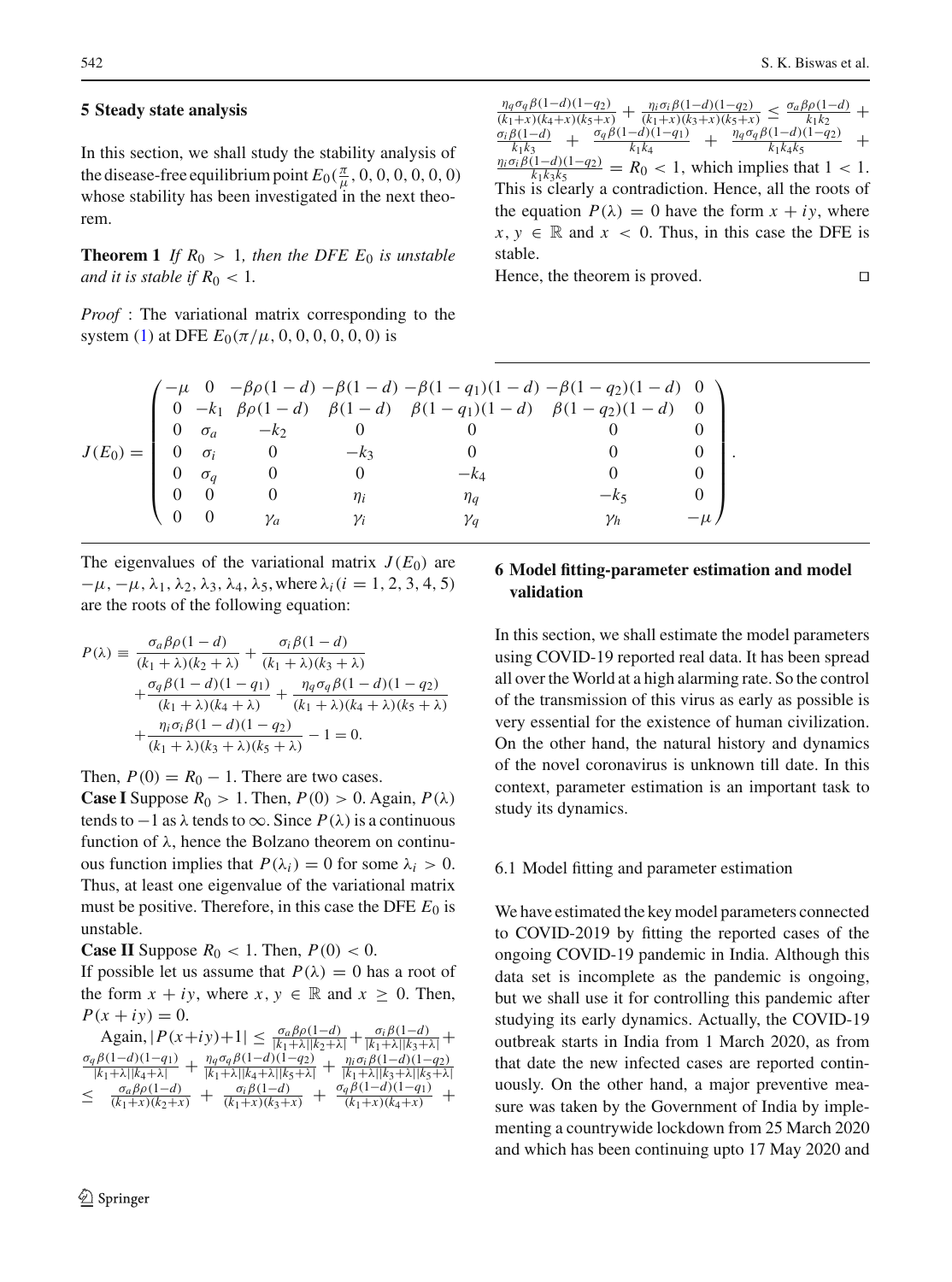<span id="page-6-0"></span>



may continue further if necessary. So we consider two sets of data: first one (set-1) is the collection of the cases reported during the period 1 March to 24 April of 2020. But before the implementation of lockdown (25 March 2020) many, exposed, symptomatic as well as asymptomatic infected person come in India from other COVID-19 pandemic countries, who are neither detected nor reported properly. So there remain uncertainty among the data reported during the period 1 March to 24 March 2020. Thus, we consider the second set (set-2) of data reported during the period 25 March to 24 April 2020 by avoiding the data reported in above said period. We have fitted the model to both the sets of data. The fitting to the first set is presented in Fig. [2a](#page-6-0), b, and the estimated parameters are summarised in Table [2,](#page-7-0) whereas the fitting of the second set is presented in Fig. [3a](#page-8-0), b, and the corresponding parameters are put in Table [3.](#page-7-1) The results show that the second one is best fit and we shall use this set for model prediction.

<span id="page-6-1"></span>We have fitted the model to cumulative cases of India, which are obtained from [\[16\]](#page-16-3). Our model predicted cumulative new infected cases  $(q(t))$  satisfy the following equation:

$$
q(t, \Phi) = q(0) + \int_0^t (\eta_i I(\tau) + \eta_q Q(\tau)) d\tau
$$
 (5)

We solve the model equations numerically and use the solutions to determine the best-fit model parameters by using a nonlinear least squares regression technique which minimizes the sum of the squared residuals:

$$
R(\Phi) = \sum_{J=1}^{n} \left( q_{t_j}(\Phi) - \overline{q}_{t_j} \right)^2
$$

where  $\Phi = (\beta, \sigma_a, \sigma_i, \sigma_q, \gamma_a, \gamma_i, \gamma_q, \gamma_h, \eta_i, \eta_q, \delta, \rho, d)$ is a set of model parameters to be estimated.  $q_{tj}(\Phi)$ and  $\overline{q}_{t_j}$  are cumulative number of infected population accordingly by model prediction and by reported data, respectively. Here, *n* denotes the total number of data points available for the fitting process.

In order to fit the model with the reported cases of India, we have total population in India is 1,352,642,280 [\[24\]](#page-16-12) considered as susceptible for COVID-19 that the initial number of susceptible  $S(0) = 1,352,642,280$ . The birth rate is  $18.2/1000$  per year [\[24](#page-16-12)]. So the daily recruitment rate in India is 67,446.82. The average life span of India is 69.7 [\[24\]](#page-16-12) years, and hence, the death rate is 0.000039074.

For the first data set initially that is on the 1 March 2020 the reported cumulative infected cases were 3, which number of cases has been considered as initial hospitalise cases and initial cumulative cases that is  $H(0) = 3$  and  $q(0) = 3$ . There are no available information about the initial number of exposed, asymptomatic infected and symptomatic but non-quarantined (that is non-reported) infected which are estimated that is  $E(0)$ ,  $A(0)$ ,  $I(0)$  are estimated for the both data set and assume that  $q_1 = 0.94, q_2 = 0.90$ . Using the above initial conditions, recruitment rate and normal death rate, we have fitted our model (Fig. [2a](#page-6-0)) with the reported data [\[16](#page-16-3)] whose corresponding residuals are presented in Fig. [2b](#page-6-0), and we have estimated all other key parameters including the basic reproduction number. According to our estimation,  $E(0)$  = 111,  $A(0) = 16$ ,  $I(0) = 10$  and the value of the basic reproduction is  $R_0 = 2.397448679$  among which the contribution of the asymptomatic infected class is  $R_{0A}$  = 1.317554127. Similarly, the contribution of the symptomatic but non-quarantined infected class,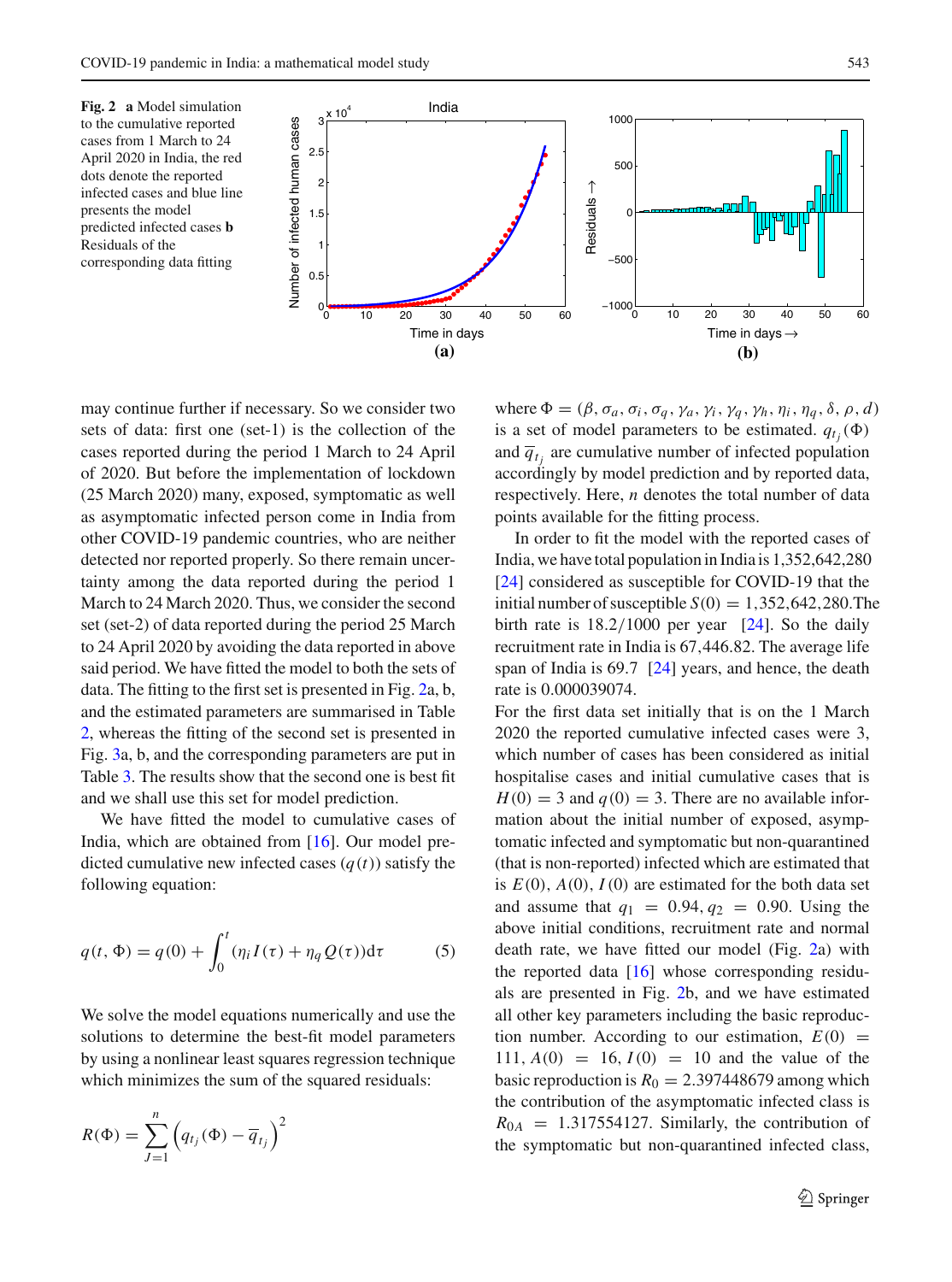<span id="page-7-0"></span>**Table 2** List of the model parameters and their sensitivity indices for COVID-19 pandemic in India, estimated from the data from 1st March to 24th April 2020

| Parameters     | Values                          | Source    | Sensitivity indices |  |
|----------------|---------------------------------|-----------|---------------------|--|
| $\pi$          | $67446.82054$ day <sup>-1</sup> | $[16]$    |                     |  |
| $\mu$          | $0.0000391 \text{ day}^{-1}$    | [16]      | $-0.00076$          |  |
| β              | $1.11525 \text{ day}^{-1}$      | Estimated | 1.000000000         |  |
| $\sigma_a$     | $0.08275 \text{ day}^{-1}$      | Estimated | 0.44301             |  |
| $\sigma_i$     | $0.35872 \text{ day}^{-1}$      | Estimated | $-0.08026$          |  |
| $\sigma_q$     | $0.33511 \text{ day}^{-1}$      | Estimated | $-0.36270$          |  |
| $\gamma_a$     | $0.03435 \text{ day}^{-1}$      | Estimated | $-0.54894$          |  |
| $\gamma_i$     | $0.01496 \text{ day}^{-1}$      | Estimated | $-0.01794$          |  |
| $\gamma_q$     | $0.05481 \text{ day}^{-1}$      | Estimated | $-0.00619$          |  |
| $\gamma_h$     | $0.09310 \text{ day}^{-1}$      | Estimated | $-0.08415$          |  |
| $\eta_i$       | $0.26190 \text{ day}^{-1}$      | Estimated | $-0.25181$          |  |
| $\eta_q$       | $0.51323 \text{ day}^{-1}$      | Estimated | 0.00152             |  |
| $\delta$       | $0.04142 \text{ day}^{-1}$      | Estimated | $-0.09177$          |  |
| q <sub>1</sub> | 0.94                            | Assumed   | $-0.14651$          |  |
| $q_2$          | 0.90                            | Assumed   | $-1.09464$          |  |
| $\rho$         | 0.80576                         | Estimated | 0.54957             |  |
| d              | 0.52674                         | Estimated | $-1.11299$          |  |
| $R_0$          | 2.39745                         | Estimated | 1.00000             |  |

<span id="page-7-1"></span>**Table 3** List of the model parameters and their sensitivity indices for COVID-19 pandemic in India estimated from the data from 25 March to 24 April 2020

| Parameters     | Values                          | Source    | Sensitivity indices |  |
|----------------|---------------------------------|-----------|---------------------|--|
| $\pi$          | $67446.82054$ day <sup>-1</sup> | $[16]$    |                     |  |
| $\mu$          | $0.0000391 \text{ day}^{-1}$    | $[16]$    | $-0.00065$          |  |
| β              | $0.88689 \text{ day}^{-1}$      | Estimated | 1.0000              |  |
| $\sigma_a$     | $0.24176 \text{ day}^{-1}$      | Estimated | 0.44295             |  |
| $\sigma_i$     | $0.24757 \text{ day}^{-1}$      | Estimated | $-0.13547$          |  |
| $\sigma_q$     | $0.26556 \text{ day}^{-1}$      | Estimated | $-0.30743$          |  |
| $\gamma_a$     | $0.05311 \text{ day}^{-1}$      | Estimated | $-0.76262$          |  |
| $\gamma_i$     | $0.05090 \text{ day}^{-1}$      | Estimated | $-0.02561$          |  |
| $\gamma_q$     | $0.05071 \text{ day}^{-1}$      | Estimated | $-0.00435$          |  |
| $\gamma_h$     | $0.07048 \text{ day}^{-1}$      | Estimated | $-0.03394$          |  |
| $\eta_i$       | $0.26267 \text{ day}^{-1}$      | Estimated | $-0.10165$          |  |
| $\eta_q$       | $0.39787 \text{ day}^{-1}$      | Estimated | 0.00255             |  |
| $\delta$       | $0.06891 \text{ day}^{-1}$      | Estimated | $-0.07377$          |  |
| q <sub>1</sub> | 0.94                            | Assumed   | $-0.12070$          |  |
| $q_2$          | 0.90                            | Assumed   | $-0.60436$          |  |
| $\rho$         | 0.67047                         | Estimated | 0.76318             |  |
| d              | 0.48576                         | Estimated | $-0.94461$          |  |
| $R_0$          | 2.41419                         | Estimated | 1.00000             |  |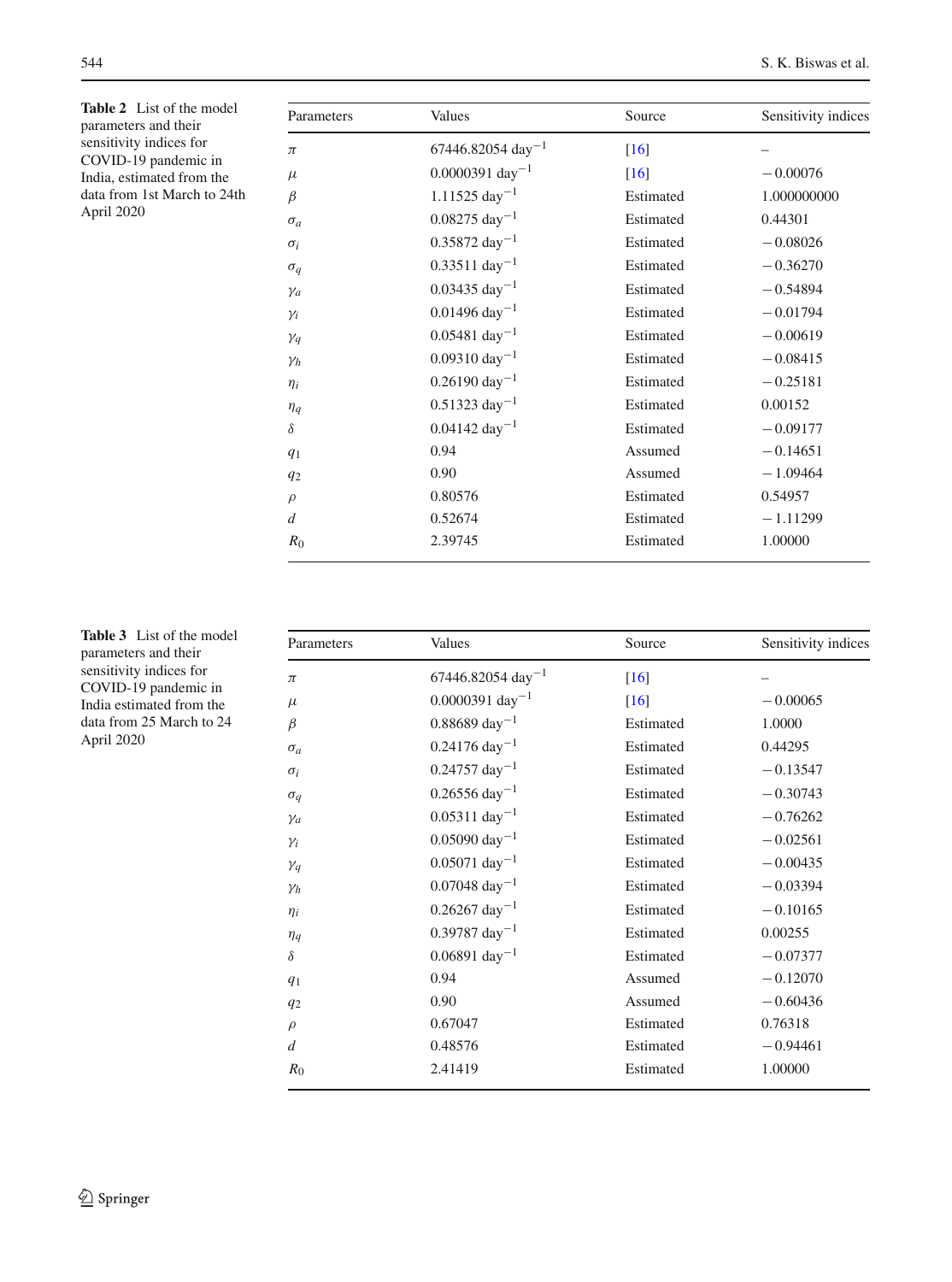<span id="page-8-0"></span>



symptomatic and quarantined infected class and hospitalised infected class are  $R_{0I} = 0.7658798290$ ,  $R_{0O} =$ 0.02241962187,  $R_{0H} = 0.2915951005$ , respectively. As the contribution of the asymptomatic infected class  $(R<sub>0A</sub>)$  is larger in comparison with the other part, so we have to focus on the reduction in  $R_{0A}$  in a prevention strategies, which will be discussed in detail in prevention section.

For the second data set initially that is on date 25 March, cumulative number of infected population  $q(0) = 657, H(0) = 657, S(0) = 1352642280$  and we assume  $Q(0) = 647$ , the other initial conditions, i.e.  $E(0)$ ,  $A(0)$ ,  $I(0)$  are estimated. Under the above initial condition, the model fitting with the second set of data is presented in Fig. [3a](#page-8-0) and the corresponding residuals are presented in Fig. [3b](#page-8-0). According to our estimation,  $E(0) = 1131$ ,  $A(0) = 506$ ,  $I(0) = 482$  and the basic reproduction is  $R_0 = 2.414190966$  among which the contributions of different infected classes are  $R_{0A}$  = 1.842473415,  $R_{0I}$  = 0.3910030945,  $R_{0Q}$  = 0.01860012179,  $R_{0H} = 0.1621143316$ . In both Figs. [2a](#page-6-0), b and [3a](#page-8-0), b, we have presented the cumulative number of real cases and the model predicted case and residual plot for the data set-1 and set-2, respectively. The randomness in the residue for both cases suggest that the fitness is good for each case.

#### 6.2 Model validation and prediction

In this part, we validate the model by comparing the model predictions with the reported data which are not used for fitting process using both sets of parameters. We have compared the model predicted daily cases

with the reported daily cases with the help of a bar diagram of daily cases reported in India from 25 April to 10 May 2020 with the model predicted daily cases. The model predicted cases estimated from first set of parameters are given in Fig. [4a](#page-9-1), whereas the prediction estimated from second set of parameters is given in Fig. [4b](#page-9-1). Here, the blue colour bar denotes predicted daily new cases and red colour bar denotes reported cases. From Fig. [4a](#page-9-1) and b, it is clear that the second one gives more perfect estimation compared to the first one.

The best estimator also can be justified from the standard error of the two cases. The standard error corresponding to the model fitting to the first set of parameters is 2.8264954  $\times$  10<sup>7</sup>, and the error for the fitting to the second set is  $1.630582 \times 10^7$ . So the second set is the best fitting compared to the first set. Secondly, many exposed, asymptomatic infected, symptomatic infected persons came to India before on 25 March 2020 (before the lockdown) from other COVID-19 affected countries which are not detected properly. So there is uncertainty in reported data before 25 March 2020. So, we are not considering the data which reported before on that date. Thirdly from Fig. [4a](#page-9-1) and b, it is clear that the prediction based on second set of parameters is more perfect compared to the first one. For the above said reason, we shall choose the second set of parametric values which are estimated from the data reported from 25 March to 24 April 2020 to study the future trend of the outbreak and for model prediction.

In order to study the future trend of outbreak and predict from the model, we find the time series for the cumulative infected number of population in Fig. [5a](#page-9-2) and for different infected classes in Fig. [5b](#page-9-2) using the same initial conditions used in data fitting process and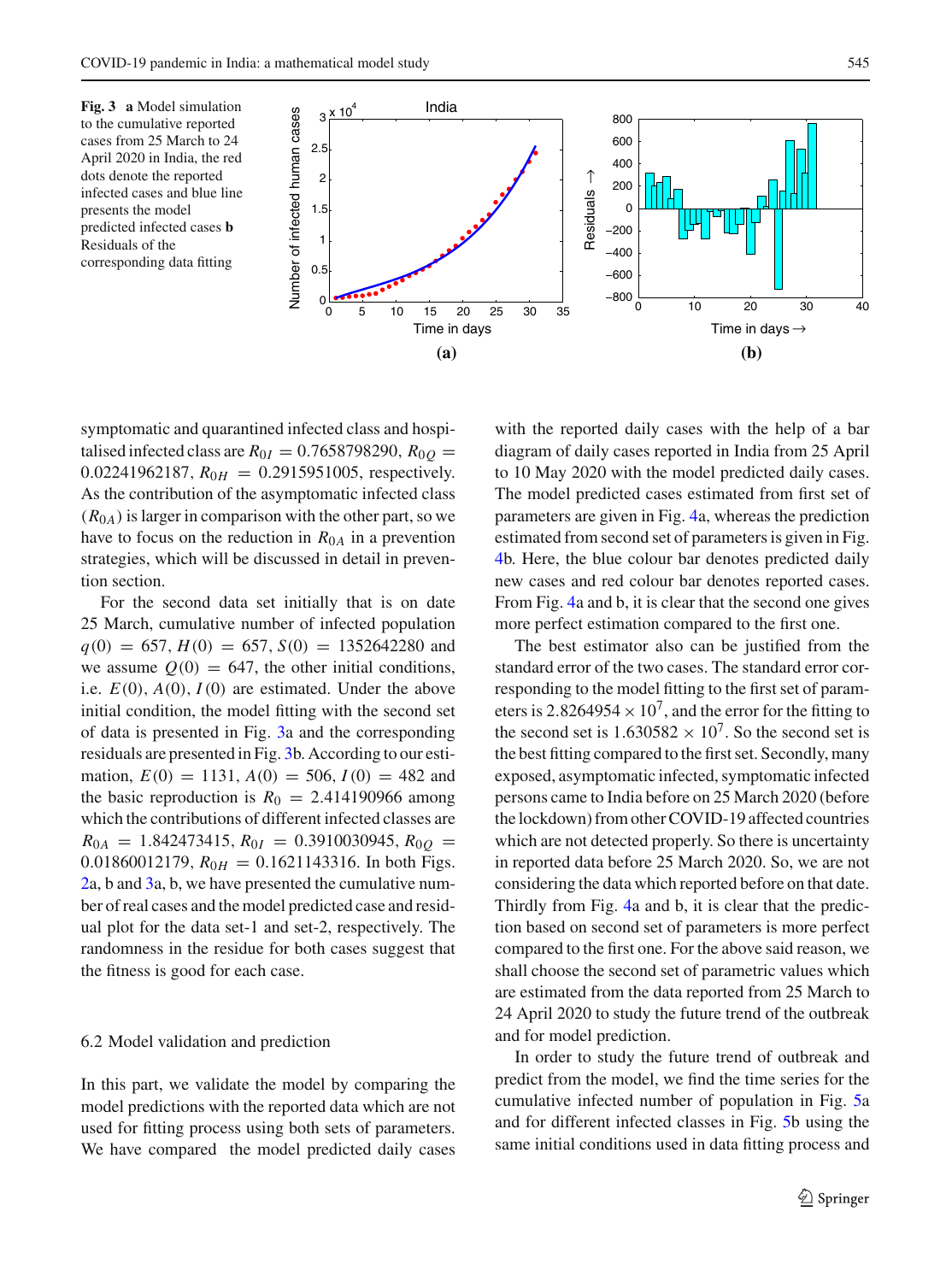<span id="page-9-1"></span>**Fig. 4** Bar diagram of the daily infected cases where red bar denotes the reported case and blue bar denotes the model predicted case from **a** set-1 parameter values **b** set-2 parameter values, for 25th April to 10th May 2020





<span id="page-9-2"></span>

estimated parameter values for one year that is for 365 days from 25 March 2020. From Fig. [5a](#page-9-2), it is clear that at that time total number of infected population will be 6.345  $\times$  10<sup>8</sup>. Fig. [5b](#page-9-2) indicates that the number of symptomatic infected population will be maximum on around 146th day starting from 25 March 2020, i.e. on around 17 August 2020, the hospitalised case will be maximum on around 23 August 2020 and the asymptomatic case will be maximum on 27 August 2020. The model also predicts that the disease will be fully controlled after 365 days.

## <span id="page-9-0"></span>**7 Sensitivity analysis**

Novel coronavirus has been spreading globally at a high alarming rate, and it is a threat for human civilization. So prevention and control of this viral disease is very important task at this moment. In this context, first of all we have to identify and quantify the influential model parameters. In order to determine such parameters, we shall estimate sensitivity index of the basic reproduction number with respect to different parameters. Using the normalized forward sensitivity method  $[25,26]$  $[25,26]$ , we have obtained sensitivity index  $S_\alpha = \frac{\partial R_0}{\partial \alpha}$ ∂α α  $\frac{R_0}{R_0}$ , where  $\alpha$ is the characteristic parameter whose sensitivity on  $R_0$ has to be determined. The calculated sensitivity indices with respect to each of the model parameters using both sets of parametric values have been presented in the last column of Tables [2](#page-7-0) and [3,](#page-7-1) respectively. The significance of this index is that the index with higher in magnitude is more sensitive parameter on  $R_0$ . The significance of the positive (or negative) sign of the sensitivity index is that  $R_0$  increases (or decreases) as the parameter  $\alpha$  increases. Our findings show that the most influential parameters are lockdown factor (*d*), virus transmission rate  $(\beta)$ , ratio of the virus transmission rate of asymptomatic and symptomatic infected population  $(\rho)$ , recovery rate from asymptomatic infection class ( $\gamma_a$ ), disease-induced death rate ( $\delta$ ), transmission rate from exposed to asymptomatic infection class ( $\sigma_a$ ) and recovery rate from hospitalised infected class (γ*h*). Such indices can be guided to identify and quantify the effective control and prevention strategies.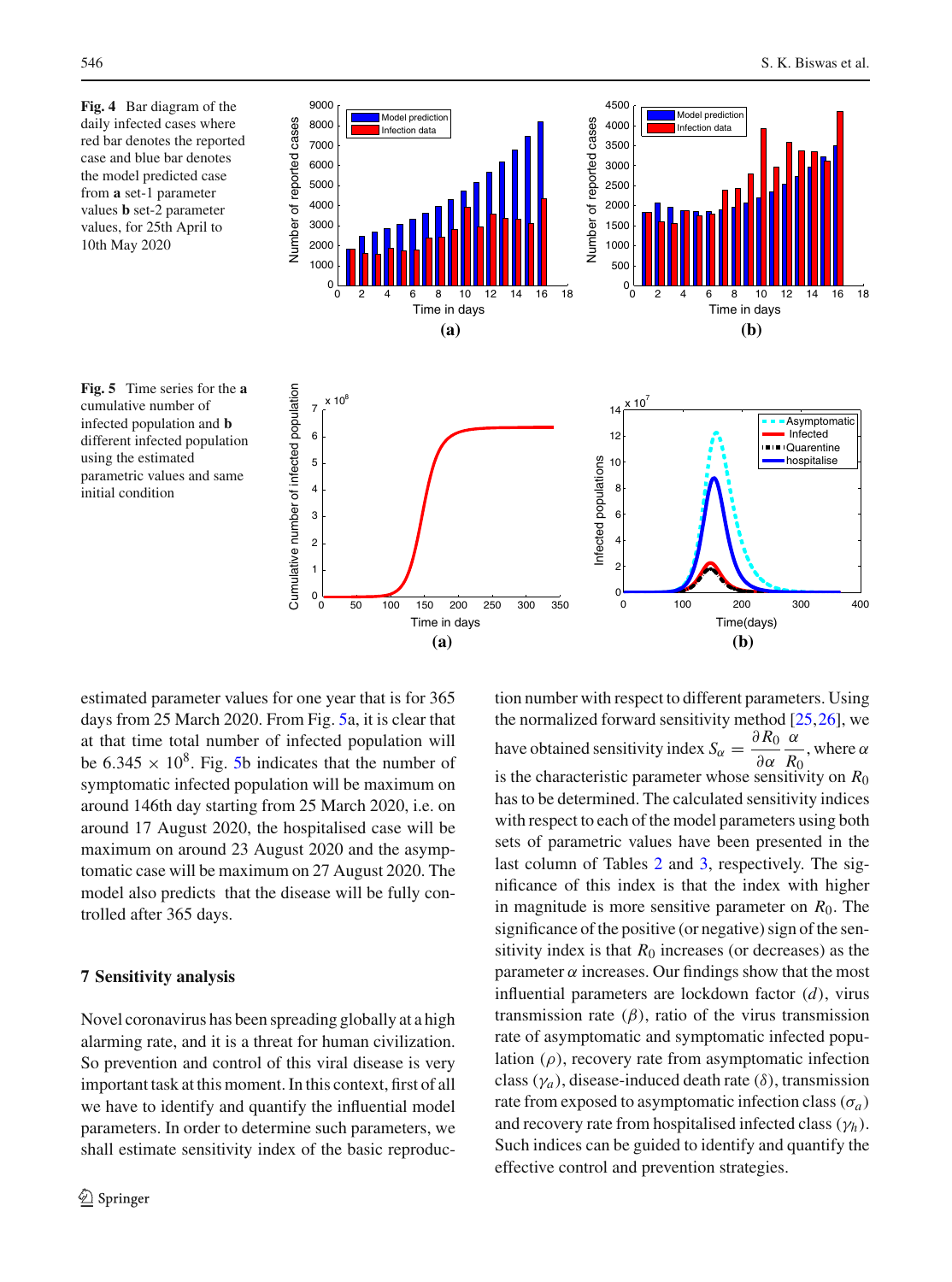## <span id="page-10-0"></span>**8 Basic reproduction number of the COVID-19 outbreak in India**

In this section, we shall estimate the basic reproduction number from the actual data and study the effective basic reproduction number for the outbreak in India.

<span id="page-10-2"></span>
$$
\begin{cases}\n(\Lambda + k_1)E_0 = \beta(1 - d) \{I_0 + \rho A_0 \\
+ (1 - q_1)Q_0 + (1 - q_2)H_0\} \\
(\Lambda + k_2)A_0 = \sigma_a E_0 \\
(\Lambda + k_3)I_0 = \sigma_i E_0 \\
(\Lambda + k_4)Q_0 = \sigma_q E_0 \\
(\Lambda + k_5)H_0 = \eta_i I_0 + \eta_q Q_0\n\end{cases} (7)
$$

<span id="page-10-3"></span>Using the Eq.  $(7)$  in the expression  $R_0$  given in [\(4\)](#page-4-1), we have the following relation between the basic reproduction number  $(R_0)$  and the force of infection  $(\Lambda)$ 

$$
R_0 = \frac{\Lambda + k_1}{k_1} \frac{\frac{\sigma_i}{k_3} + \frac{\rho \sigma_a}{k_2} + \frac{(1 - q_1)\sigma_q}{k_4} + \frac{(1 - q_2)(\eta_i k_4 \sigma_i + \eta_q k_3 \sigma_q)}{k_3 k_4 k_5}}{\frac{\sigma_i}{\Lambda + k_3} + \frac{\rho \sigma_a}{\Lambda + k_2} + \frac{(1 - q_1)\sigma_q}{\Lambda + k_4} + \frac{(1 - q_2)}{(\Lambda + k_5)}(\frac{\eta_i \sigma_i}{\Lambda + k_3} + \frac{\eta_q \sigma_q}{\Lambda + k_4})}
$$
(8)

# 8.1 Estimation of  $R_0$  from actual data of COVID-19 outbreak in India

There are several mathematical as well as statistical techniques to compute the basic reproduction number  $(R<sub>0</sub>)$  for infectious diseases from the actual pandemic data [\[27](#page-16-15)]. In this section, we estimate the basic reproduction number  $R_0$  from initial growth phase of the COVID-19 epidemic in India [\[28\]](#page-16-16). We assume that at the early stage of pandemic the cumulative number of cases  $q(t)$  varies as exp( $\Lambda t$ ) [\[29](#page-16-17)], i.e.  $q(t) \propto$  $exp(\Lambda t)$  where  $\Lambda$  is the force of infection. Similarly, the number of exposed, asymptomatic, symptomatic but non-quarantined, symptomatic and quarantined, hospitalised infected population varies with  $exp(\Lambda t)$ . So we have

<span id="page-10-1"></span>
$$
\begin{cases}\nE \sim E_0 \exp(\Lambda t) \\
A \sim A_0 \exp(\Lambda t) \\
I \sim I_0 \exp(\Lambda t) \\
Q \sim Q_0 \exp(\Lambda t) \\
H \sim H_0 \exp(\Lambda t)\n\end{cases} (6)
$$

where  $E_0$ ,  $A_0$ ,  $I_0$ ,  $Q_0$  and  $H_0$  are constant. Again, we assume that the number of non-susceptible population for COVID-19 in India be negligible, i.e.  $S(t) = \pi/\mu$ . Now, substituting  $(6)$  into the model equation  $(1)$ , we have:

In order to estimate the basic reproduction number  $R_0$  from the expression  $(8)$ , we have to estimate the force of infection  $\Lambda$  and the estimated others parameter are given in Table [2.](#page-7-0) According to [\[29](#page-16-17)], the daily number of new cases and the number of cumulative cases  $q(t)$  connected by the relation: the daily number of new cases  $\sim$  *Λq*(*t*). So we estimate Λ by plotting the number of daily new cases verses the number of cumulative cases  $q(t)$ , the phase of exponential growth of the cumulative number of cases is evidenced by a linear growth of the curve the slope of which is the force of infection  $(\Lambda)$ . This linear growth of the curve computes by a least-square linear fit [\[29](#page-16-17)]. For the reported data from 1 March to 24 April 2020, COVID-19 outbreak in India presents in Fig. [6a](#page-11-1). Now, on the basis of the slope of the line presents in Fig. [6b](#page-11-1) we have  $\Lambda = 0.069929435282024 \pm 0.007427261807510$  $day^{-1}$ . Using the expression [\(7\)](#page-10-2) along with the above estimated  $\Lambda$  and other parameter presented in Table [2,](#page-7-0) we have the estimate $R_0 = 2.095744073$  with lower and upper values are 1.990274890 and 2.200561243, respectively.

### 8.2 Effective reproduction number

We know that the basic reproduction number plays important role in controlling the disease spreading. It is the average number of secondary infection during the infection period. Since when  $R_0 < 1$ , then the average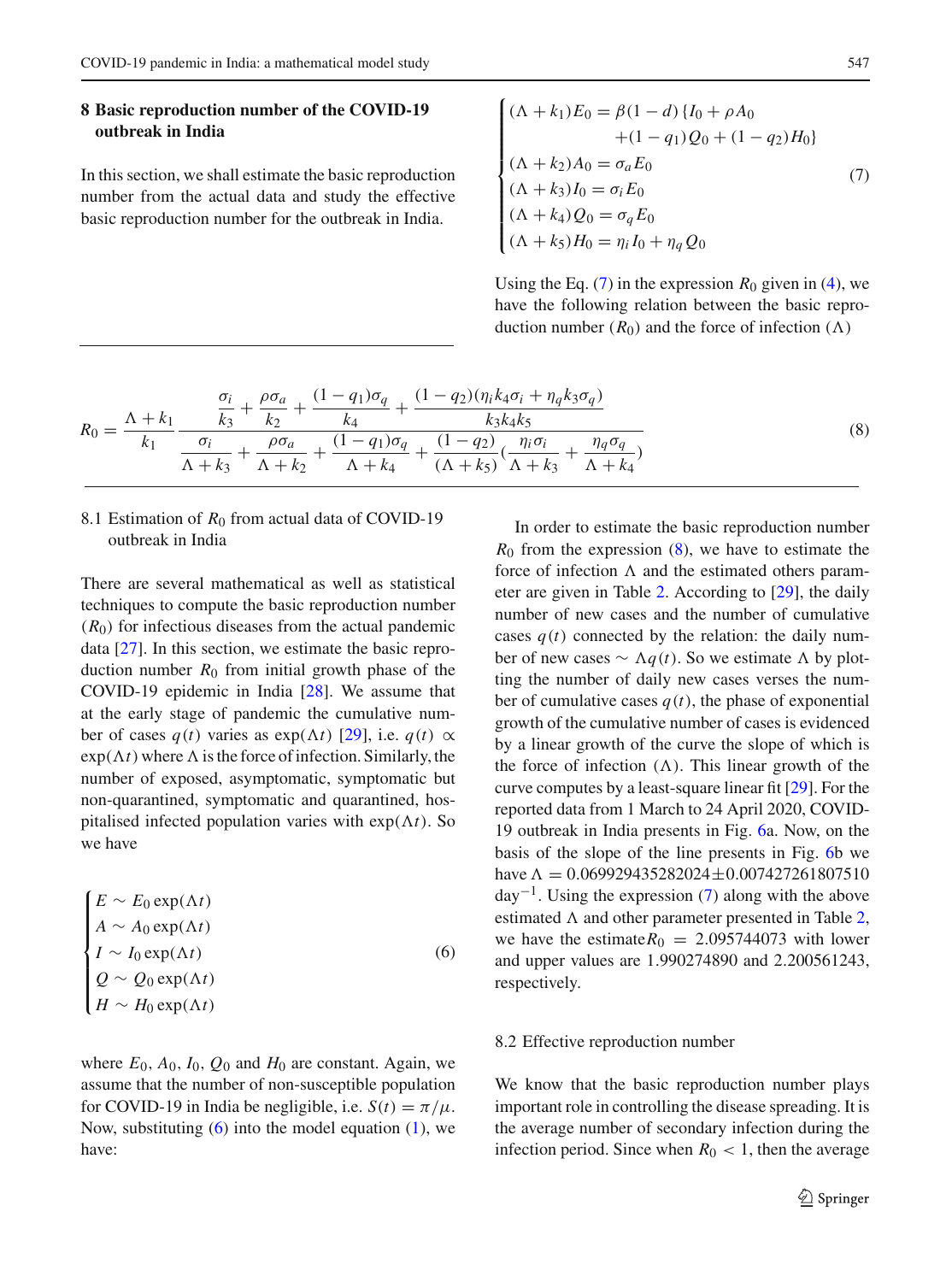<span id="page-11-1"></span>**Fig. 6** (**a**) The time series of new cases of COVID-19 and (**b**) the daily number of cases against the cumulative number of cases

number of secondary infection in the infection period is less than one and consequently the disease is easy to control. But as the number of secondary infection is changing time to time for COVID-19 infection persons. As a result to control number of secondary infection consequently the reproduction number for each day.

In this section, we shall describe the effective reproduction number is denoted by *R*(*t*) and defined as the number of secondary infections affected by a single primary infection at the *t*th day. Then, the quantity  $R(t)$ will give the information about the necessary steps to control the COVID-19 in India. The estimation of *R*(*t*) can be done using the following renewal equation [\[30–](#page-16-18) [32](#page-16-19)]

$$
R(t) = \frac{b(t)}{\int_{\tau=0}^{\infty} b(t-\tau)h(\tau)d\tau}
$$

where  $b(t)$  is the number of new cases at *t*th day and  $h(\tau)$  is the generation interval distribution for the COVID-19 disease. It is the probability distribution function of time from infection of a person to the secondary infection case by that person. Let the leaving rate of the infected class from the corresponding compartments are  $m_1 = \sigma_a + \sigma_i + \sigma_q + \mu$ ,  $m_2 = \gamma_a + \mu$ ,  $m_3 = \eta_i + \gamma_i + \mu + \delta$ ,  $m_4 =$  $\eta_q + \gamma_q + \mu + \delta$  and  $m_5 = \gamma_h + \mu + \delta$ . Therefore, the function will be combination of the five exponential functions  $m_1 e^{-m_1 t}$ ,  $m_2 e^{-m_2 t}$ ,  $m_3 e^{-m_3 t}$ ,  $m_4 e^{-m_4 t}$  and  $m_5 e^{-m_5 t}$  in the following form

$$
h(t) = \sum_{i=1}^{5} \frac{m_1 m_2 m_3 m_4 m_5 e^{-m_i t}}{\prod_{j=1}^{5} j \neq i} (m_j - m_i)
$$

with mean of the distribution is  $T = \frac{1}{m_1} + \frac{1}{m_2} + \frac{1}{m_3} + \cdots$  $\frac{1}{m_4} + \frac{1}{m_5}$  and  $\tau > 0$ . The above relation is valid when the





<span id="page-11-2"></span>**Fig. 7** Effective reproduction number

force of infection  $\zeta$  > min  $\{-m_1, -m_2, -m_3, -m_4,$ −*m*5}. Using the model estimated parameters, we have calculated the effective reproduction numbers and presented them in Fig. [7.](#page-11-2) It is clear from the figure that the effective reproduction number oscillate, but its value is above two upto the considered date except one day. To control the disease, we have to decrease its value lower than one.

#### <span id="page-11-0"></span>**9 Model prediction and some preventive measures**

In this part, we shall explore the model prediction in Indian aspect and seek the preventive measure to control COVID-19 in India. The model parameter *d* denotes the proportion of population who maintain the social distance from other (or stay at home in safe). According to our estimation, 67.38% of the population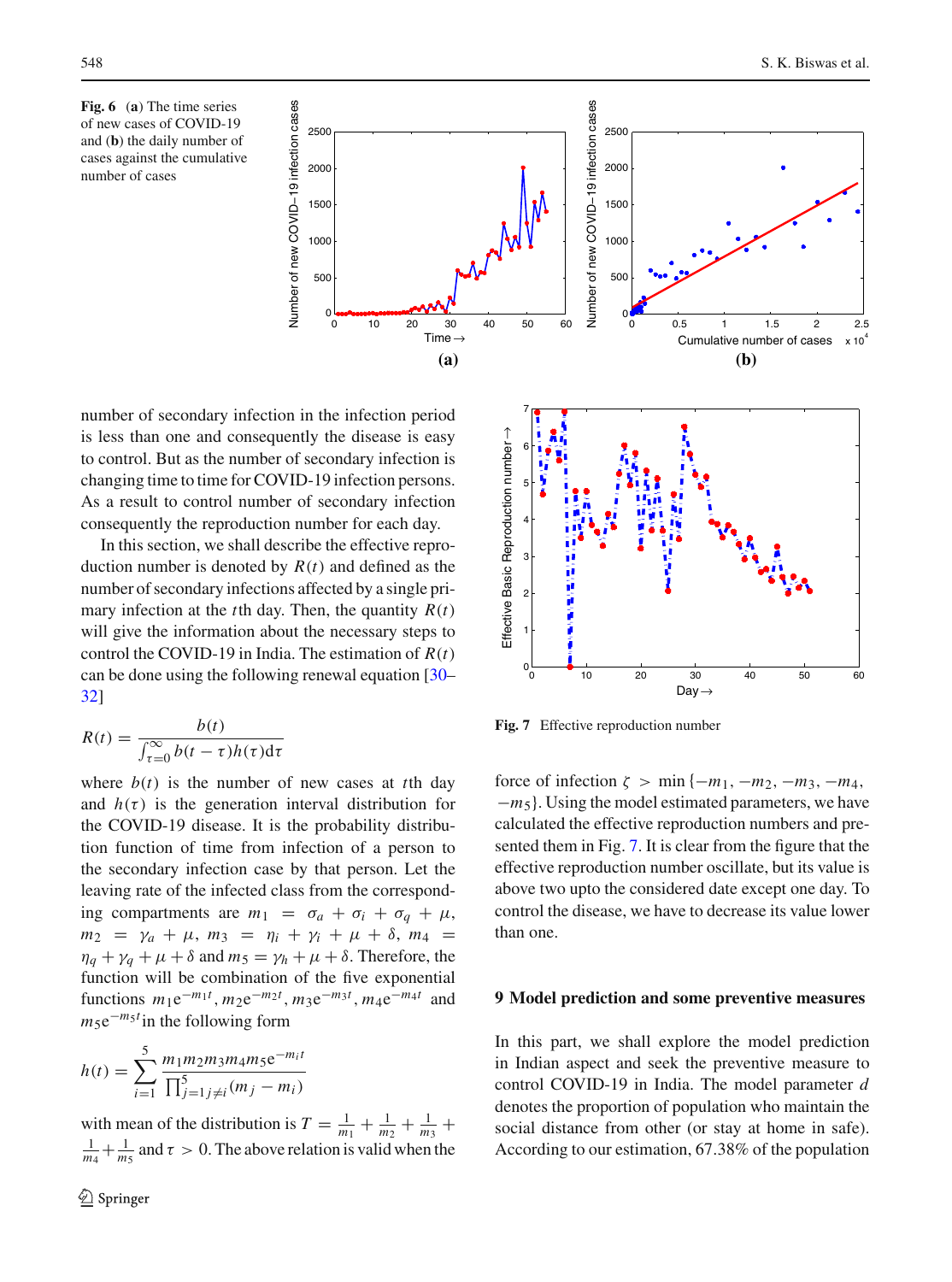<span id="page-12-0"></span>

maintain the social distance from other people in the lockdown period.

In Fig. [8,](#page-12-0) we presented the model predicted total out break size and the peak prevalence during the pandemic varying the value of *d* for the entire time period of prevalence. It is clear from the figures that if 80% people follow the lockdown Model effect, the disease is easy to control. Thus, to control the disease the administration should be strict to impose the lockdown properly. Since, as per our model prediction only 20% or less people does not follow the lockdown then disease may be controlled. So only the administrative, food and medicine supply persons may go outside breaking the lockdown.

# 9.1 Programme for maintain safe distance among human and successful lockdown

(i) A part of population maintain social distance or safe distance from each other to protect the virus transmission. In the model, this part or fraction is denoted by the parameter *d*. In order to find the possible impact of the parameter *d* on the total outbreak and peak prevalence, we have plotted total outbreak with respect to *d* in Fig. [8a](#page-12-0) and the peak prevalence with respect to *d* in Fig. [8b](#page-12-0). According to our model, the total outbreak size  $(q(t, \Phi))$  is given in the relation [5.](#page-6-1)

Our finding shows that due to increasing of *d* (proportion of population who maintain social distance) upto 0.77 the total outbreak size reduces from 100% to 13% (Fig. [8a](#page-12-0)) and the peak prevalence reduces from 37.77 to  $0.28\%$ , i.e. at a negligible level (Fig. [8b](#page-12-0)). The parameter *d* can be increased by awareness programme through public media like T.V. programme, mobile message or broadcasting through any local media. The information regarding the infection like number of infected population number of COVID-19 related death in the local area should be provide in proper time regularly and repeatedly. Such information will increase the consciousness of the people in the affected area and they maintained the social distance from each other and increased the value of *d*. On the other hand, the wrong information can misguide the people and they do not maintain the safe distance from each other as a result *d* will be decreased.

India is a high population density country. Many people gather in market, ration shop to collect different food item, and they do not maintain minimum distance from each other as a result *d* decreases. In order to solve this problem, self-help group can be used for home delivery of different food item and other necessary requirements instead of cost or without cost (for poor citizen). Formation of self-help group and their instant training in each local area can be done with the help of local government like as panchayat, municipality corporation, etc. In this way, the supply of necessary requirements can be done in a systematic way and the parameter *d* can be decreased in a significant amount even after lockdown period.

Another notable factor is that a major portion Indian use the public vehicles like train, bus and air transport. It is impossible to maintain safe distance among such vehicles passengers and the parameter *d* will decrease. A susceptible man may be infected by an infectious person when they travel using same vehicle without maintaining the safe distance. In this way, the virus infection spread from infected area to uninfected area. So our proposal is that the pub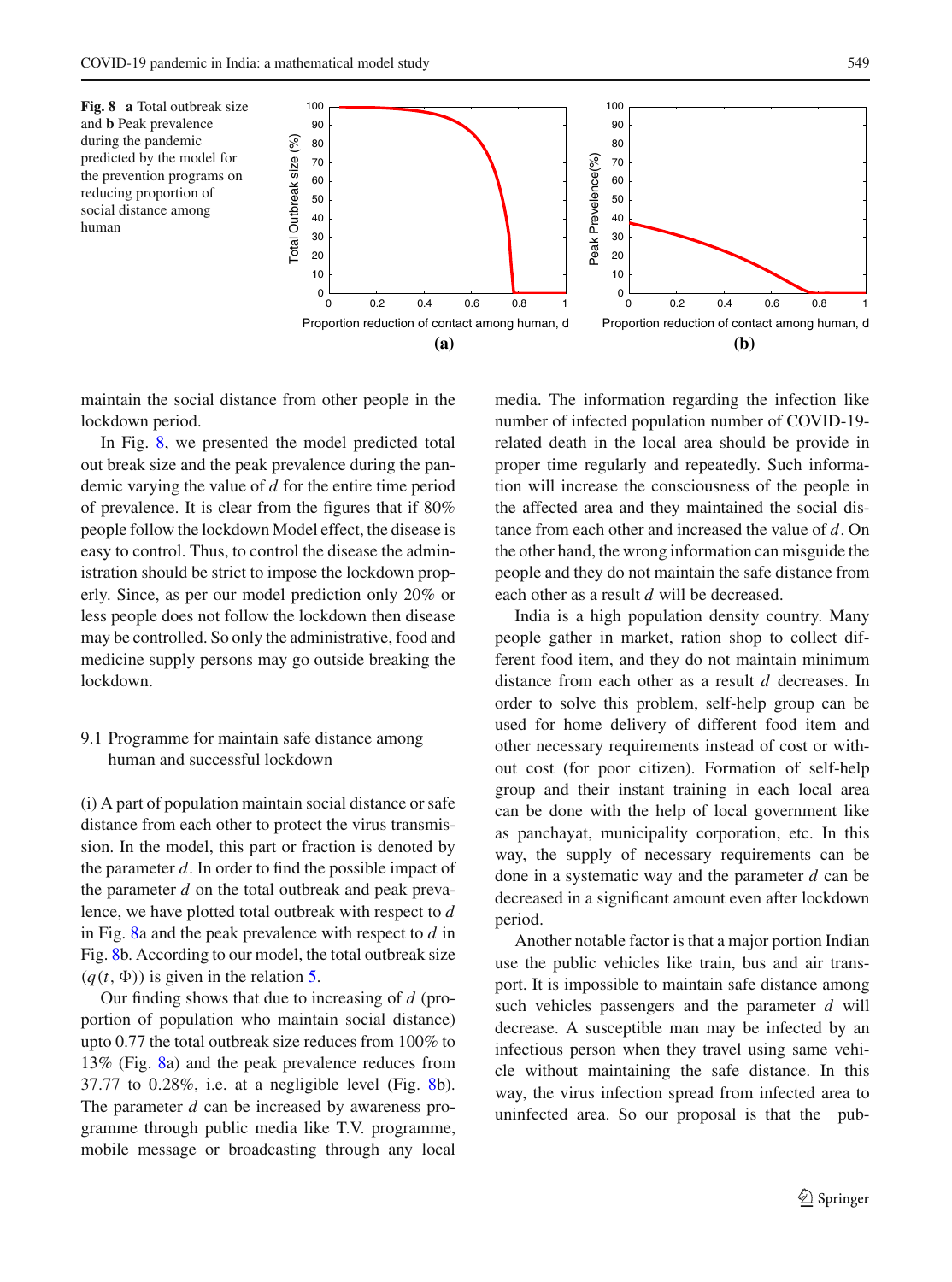human

<span id="page-13-0"></span>

lic vehicles should be closed in entire pandemic period.

#### 9.2 Prevention measure on asymptomatic class

Due to high population density, in general human to human contact rate is high in India. On the other hand, an asymptomatic infected human has no symptom, but he/ she is able to transmit the virus to other susceptible human. So susceptible person will not take or take in late (after diagnostic test) prevention measure to protect from the virus transmission from an asymptomatic infected person. In this context, our finding shows that approximately 45% of the infected population are asymptomatic. The time series of different infected populations (see Fig. [5b](#page-9-2)) show that the number of daily asymptomatic infected population is larger than other infected population. The contribution on basic reproduction number of asymptomatic infected class is larger than other compartment. So protection of the virus transmission from asymptomatic infected class is a challenging problem for India like highly populated country.

In order to solve this problem, we propose a prevention policy that reduces contact rate between asymptomatic infected human and susceptible human. In this context, first of all we have to identify the asymptomatic infected human among the population and then keep them in quarantine. To identify asymptomatic infected human, we have to focus on the diagnostic test among major portion of population, specially in the affected area and quarantine them.

Let *p* with  $0 \leq p \leq 1$  be an effectiveness of this prevention policy ( that is the reduction in contact rate among asymptomatic infected human and susceptible human ), applying such policy causes the following transformation in the model:  $\rho \rightarrow$  $(1 - p)\rho$ . The impact of such prevention (*p*) on total outbreak size presents in Fig. [9a](#page-13-0), and impact on peak prevalence presents in Fig. [9b](#page-13-0). Our finding suggests that enhancing *p* by at least 72% the total outbreak size will be reduced from 94.65% to nearly 2.772%, whereas the peak prevalence reduces by 18%.

# 9.3 Prevention programme quarantined, isolation and rapid hospitalisation

In the real field of Indian scenario, we have observed that many staffs of quarantine and isolation centre (hospital) are infected by the quarantined and isolated infected person. In the model,  $q_1$  and  $q_2$  represent the effectiveness of quarantine and isolation, respectively. For perfect quarantine and isolation,  $q_1 = 1$  and  $q_2 = 1$ but real information suggests that  $q_1 < 1, q_2 < 1$ . So we have to focus on perfect quarantine and isolation and our model suggests that by increasing *q*<sup>1</sup> from 0.94 to 1.0 and *q*<sup>2</sup> from 0.9 to 1.0 simultaneously the total outbreak size reduces by 2.19% and this fact is presented graphically in Fig. [10a](#page-14-1).

Our another observation is that according to our estimation the rate of hospitalisation from non-quarantine infected  $(\eta_i)$  and quarantine infected classes  $\eta_a$  are 0.26 and 0.40, respectively. We have to increase these rate to control the COVID-19 outbreak. If we increase these rates up to 0.5 and 1.0, respectively, then the total num-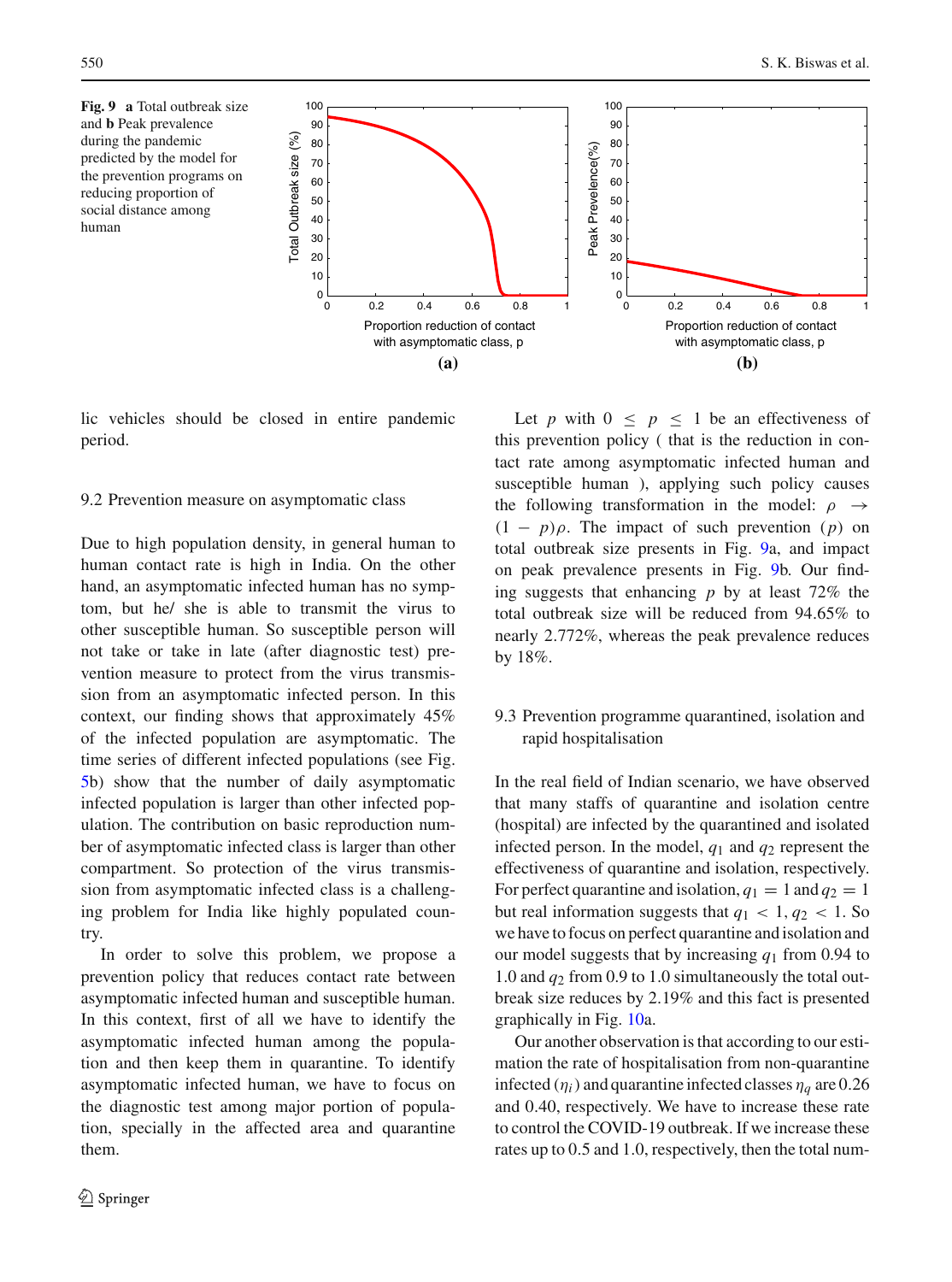<span id="page-14-1"></span>

**(a)**

<span id="page-14-2"></span>ber of infected population will be decreased by 2% whose graphical presentation is given in Fig. [10b](#page-14-1). By both the above said preventions, the outbreak can also be delayed.

In order to control this outbreak, we have to apply above said prevention programmes simultaneously. In this case, we increase the values of parameters *d*,  $p$ ,  $q_1$ ,  $q_2$ ,  $\eta_i$  and  $\eta_q$  from the estimated values (Table [3\)](#page-7-1) to the values  $d = 0.2$ ,  $p = 0.5$ ,  $q_1 = 1$ ,  $q_2 =$ 1,  $\eta_i = 0.5$ ,  $\eta_q = 1$  and the other parameters remain same (Table [3\)](#page-7-1). Now, using the above changed parametric values we continue the time series of cumulative number of infected population with the previous series from 24 April 2020 for the next 311 days in Fig. [11a](#page-14-2). In Figure, red solid line denotes the real scenario (generates for the estimated parameter values) for the time period 25 March to 24 April 2020 and the dash blue line presents the proposed time series generated due to control. Under the above control, the number of cumulative infected population will be  $4.194 \times 10^4$  and the disease

will be dead after a short-time period. The effect of the above said control on the various infected classes is presented in Fig. [11b](#page-14-2); here, solid line denotes the time series for the estimated parameter for the first 31 days after implement of lockdown, and then, we apply the control and the corresponding time series is denoted by dash line. Under the above control, the prevalence will be maximum around on 27 April 2020 and the disease will be dead around on 31 August 2020.

**(b)**

## <span id="page-14-0"></span>**10 Conclusions**

In this work, we have formulated a deterministic compartmental model to study the dynamics and future trend of COVID-19 outbreak in India and to give prediction on the future outbreak. First, we study the basic properties of the model and find the expression of the basic reproduction number and different contributory part contributed by different infected classes. We investigate the local stability of the disease-free equilibrium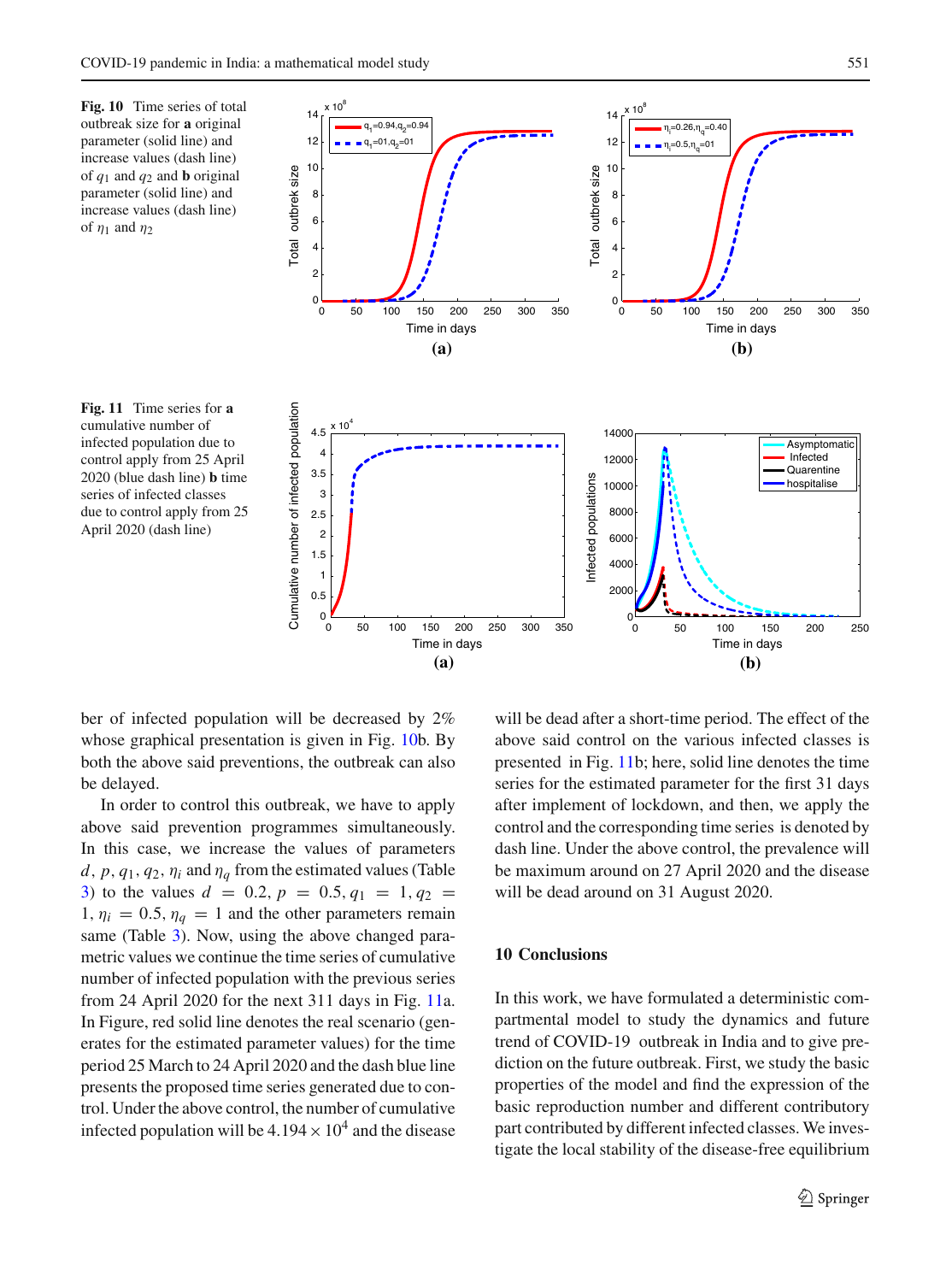point, which is locally asymptotically stable for  $R_0 < 1$ and unstable for  $R_0 > 1$ .

To fit the proposed model to the reported cumulative data of COVID-19 outbreak in India, we have estimated the model parameters. In this connection, we consider two sets of data. The first set contains the cases reported during the period 1 March to 24 April 2020. On the other hand before the implementation of lockdown (25 March 2020), many symptomatic as well as asymptomatic infected person came into India from other COVID-19 pandemic country which are neither detected nor reported properly. So there remain uncertainty among the data reported during the period 1 March to 24 March 2020. Thus, we consider the second set of data reported during the period 25 March to 24 April 2020 by avoiding the data reported in above said period. We have fitted the model to the both sets of data and estimate two sets of parameters. Using the estimated parameter (from set-2), we compute the average basic reproduction number which is  $R_0 = 2.414190966$  among which the contributions of asymptomatic, symptomatic, quarantine, hospitalise infected classes are  $R_{0A} = 1.842473415$ ,  $R_{0I} =$ 0.3910030945,  $R_{0Q} = 0.01860012179$ ,  $R_{0H} = 0.162$ 1143316, respectively. According to our sensitivity analysis, the virus transmission rate  $(\beta)$ , lockdown effect (*d*), proportion of infection rate of asymptomatic class in compare to symptomatic class  $(\rho)$ , recovery rate from asymptomatic class  $(\gamma_a)$  are the most influential parameter. The basic reproduction number calculated from actual data lies between 1.99 and 2.10. The study of the effective basic reproduction number shows that it declines from 6.91 to 1.995.

Our findings show that the outbreak size and peak prevalence can be reduced from 100 to 13% and from 37.77 to 0.28%, respectively, by increasing the proportion of the people who maintain the safe distance from each other (*d*) by 0.77. The findings show that increasing the proportion of asymptomatic infected population detected and isolated (*p*) by at least 72% the total outbreak size will be reduced from 94.65% to nearly 2.772%, whereas the peak prevalence reduces by 18%.

Our findings suggest that the dramatical reduction in total outbreak size and peak prevalence is possible by increasing *d* (the proportion of number of population who maintain safe distance from each other) in a certain level and *p* (the proportion of number of asymptomatic population who are detected and isolated from the other susceptible population) in a certain level. We also have

to increase the detection (on the basis of diagnostic test)and hospitalize rate  $(\eta_i, \eta_a)$  to a certain level.

**Acknowledgements** The authors would like to thank the anonymous reviewers and the Honourable editor for their careful reading, useful comments and constructive suggestions for the improvement of the manuscript of the present research work.

## **Compliance with ethical standards**

**Conflict of interest** The authors declare that there are no conflict of interests with publication of this work and no financial support from any agency.

## **References**

- <span id="page-15-0"></span>1. World Health Organization: Pneumonia of unknown cause-China (2020). [https://www.who.int/csr/don/](https://www.who.int/csr/don/05-january-2020-pneumonia-of-unkown-cause-china/en/) [05-january-2020-pneumonia-of-unkown-cause-china/](https://www.who.int/csr/don/05-january-2020-pneumonia-of-unkown-cause-china/en/) [en/.](https://www.who.int/csr/don/05-january-2020-pneumonia-of-unkown-cause-china/en/) Accessed 5 Jan 2020
- <span id="page-15-6"></span>2. World Health Organization: Updated WHO advice for international traffic in relation to the outbreak of the COVID-19. WHO, Geneva. [https://www.who.int/ith/](https://www.who.int/ith/COVID-19adviceforinternational traffic/en/) [COVID-19adviceforinternationaltraffic/en/.](https://www.who.int/ith/COVID-19adviceforinternational traffic/en/) Accessed 11 Apr 2020
- 3. World Health Organization: Clinical management of severe acute respiratory infection when infection is suspected (2020). [https://www.who.int/publications-detail/clinical](https://www.who.int/publications-detail/clinical-management-of-severe-acute-respiratory-infection-when-novel-/coronavirus-(ncov)-infection-is-suspected) [-management-of-severe-acute-respiratory-infection-when](https://www.who.int/publications-detail/clinical-management-of-severe-acute-respiratory-infection-when-novel-/coronavirus-(ncov)-infection-is-suspected)[novel-/coronavirus-\(ncov\)-infection-is-suspected.](https://www.who.int/publications-detail/clinical-management-of-severe-acute-respiratory-infection-when-novel-/coronavirus-(ncov)-infection-is-suspected) Accessed 13 Mar 2020
- 4. Event Horizon COVID-19: Coronavirus COVID=19 global risk assessment. [http://rocs.hu-berlin.de/corona/](http://rocs.hu-berlin.de/corona/relative-import-risk) [relative-import-risk.](http://rocs.hu-berlin.de/corona/relative-import-risk) Accessed 26 Feb 2020
- <span id="page-15-1"></span>5. Li, Q., Guan, X., Wu, P., Wang, X., Zhou, L., Tong, Y., et al.: Early transmission dynamics in Wuhan, China, of novel coronavirus-infected pneumonia. N. Engl. J. Med. **382**(13), 1199–1207 (2020)
- <span id="page-15-2"></span>6. Chowell, G., Fenimore, P.W., Castillo-Garsow, M.A. et al.: SARS outbreak in Ontario, Hong Kong and Singapore: the role of diagnosis and isolation as a control mechanism. Los Alamos Unclassified Report LA-UR-03-2653 (2003)
- <span id="page-15-3"></span>7. Martcheva, M.: An Introduction to Mathematical Epidemiology. Springer, New York (2015)
- 8. Brauer, F., Castillo-Chavez, C.: Mathematical Models in Population Biology and Epidemiology. Texts in Applied Math., vol. 40. Springer, New York (2001)
- 9. Ma, Z., Li, J.: Dynamical Modeling and Anaylsis of Epidemics. World Scientific, Singapore (2009)
- <span id="page-15-4"></span>10. World Health Organization: Middle East respiratory syndrome coronavirus (MERS-CoV) (2019). [https://www.who.int/news-room/fact-sheets/detail/](https://www.who.int/news-room/fact-sheets/detail/middle-east-respiratory-syndrome-coronavirus-(mers-cov)) [middle-east-respiratory-syndrome-coronavirus-\(mers-cov\).](https://www.who.int/news-room/fact-sheets/detail/middle-east-respiratory-syndrome-coronavirus-(mers-cov)) Accessed 11 Mar 2019
- <span id="page-15-5"></span>11. Hui, D.S., Azhar, E.I., Madani, T.A., Ntoumi, F., Kock, R., Dar, O., et al.: The continuing 2019-nCoV epidemic threat of novel coronaviruses to global health–the latest 2019 Novel coronavirus outbreak in Wuhan. China. Int. J. Infect. Dis. **91**(2020), 264–266 (2019)